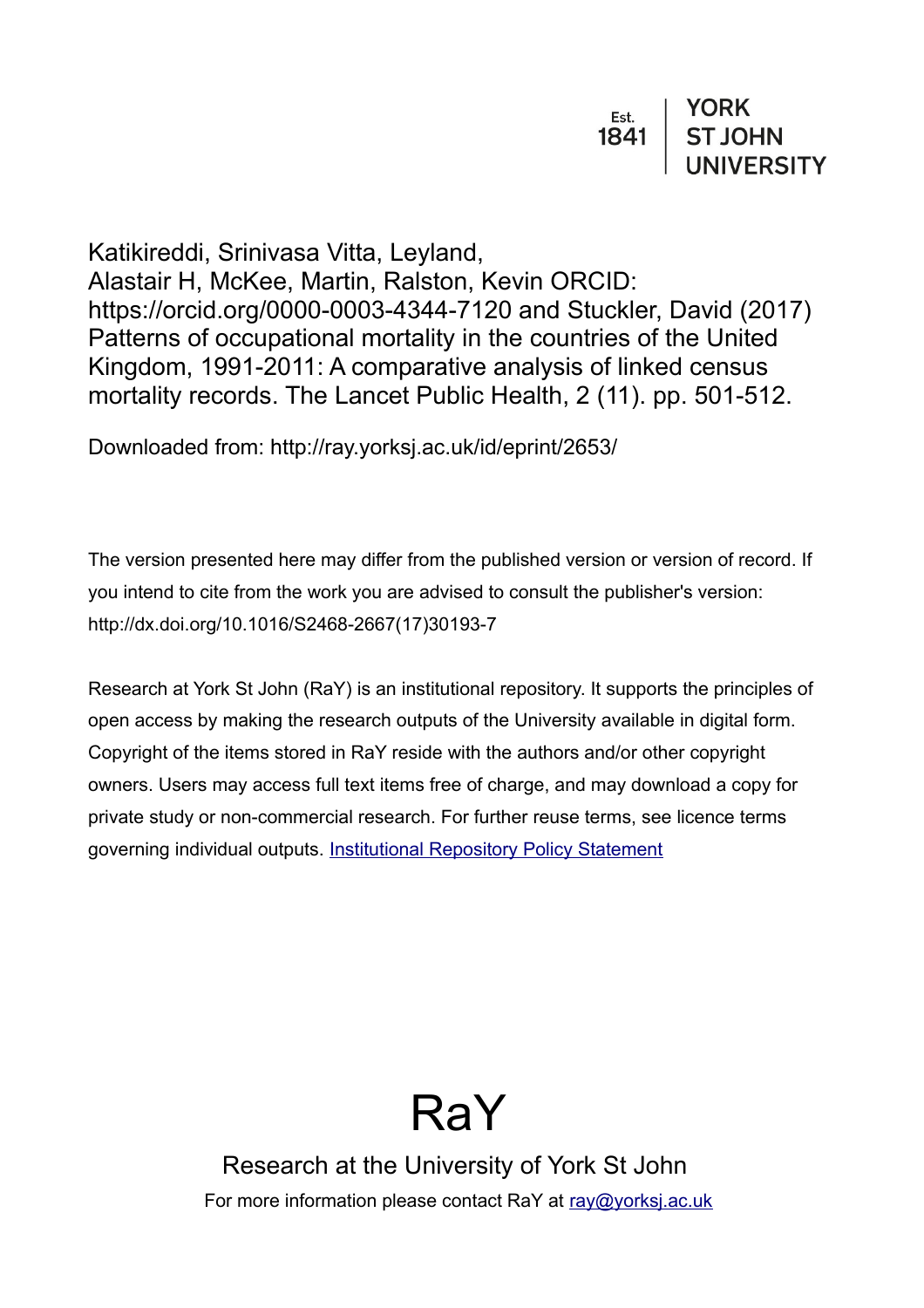# **Articles**

# **Patterns of mortality by occupation in the UK, 1991–2011: a comparative analysis of linked census and mortality records**

*Srinivasa Vittal Katikireddi, Alastair H Leyland, Martin McKee, Kevin Ralston, David Stuckler*

## **Summary**

**Background Detailed assessments of mortality by occupation are scarce. We aimed to assess mortality by occupation in the UK, differences in rates between England and Wales and Scotland, and changes over time in Scotland.**

**Methods We analysed adults of working age (20–59 years) using linked census and death records. Main occupation was coded into more than 60 groups in the 2001 census, with mortality follow-up until Dec 31, 2011. Comparable occupation data were available for Scotland in 1991, allowing assessment of trends over time. We calculated age-standardised allcause mortality rates (per 100000 person-years), stratified by sex. We used Monte Carlo simulation to derive p values and 95% CIs for the difference in mortality over time and between England and Wales and Scotland.**

**Findings During 4·51 million person-years of follow-up, mortality rates by occupation differed by more than three times between the lowest and highest observed rates in both men and women. Among men in England and Wales, health professionals had the lowest mortality (225 deaths per 100000 person-years [95% CI 145–304]), with low rates also shown in managers and teachers. The highest mortality rates were in elementary construction (701 deaths per 100000 person-years [95% CI 593–809]), and housekeeping and factory workers. Among women, teachers and business professionals had low mortality, and factory workers and garment trade workers had high rates. Mortality rates have generally fallen, but have stagnated or even increased among women in some occupations, such as cleaners (337 deaths per 100000 person years [95% CI 292–382] in 1991, rising to 426 deaths per 100000 person years in 2001 [371–481]). Findings from simulation models suggested that if mortality rates by occupation in England and Wales applied to Scotland, 631 fewer men (95% CI 285–979; a 9·7% decrease) and 273 fewer women (26–513; 6·7% decrease) of working age would die in Scotland every year. Excess deaths in Scotland were concentrated among lower skilled occupations (eg, female cleaners).**

**Interpretation Mortality rates differ greatly by occupation. The excess mortality in Scotland is concentrated among lowskilled workers and, although mortality has improved in men and women in most occupational groups, some groups have experienced increased rates. Future research investigating the specific causes of death at the detailed occupational level will be valuable, particularly with a view to understanding the health implications of precarious employment and the need to improve working conditions in very specific occupational groups.**

**Funding None.**

**Copyright © The Author(s). Published by Elsevier Ltd. This is a Gold Open Access article under the CC BY 4.0 license.**

## **Introduction**

Employment has been long established as a fundamental determinant of health.1 Mortality rates by occupation were first calculated in the UK in 1851, following the country's second ever census.<sup>2</sup> Since then, regular decennial reports have provided updated estimates, with the last published in the 1970s.<sup>3-5</sup> Similar analyses from other countries are rare and typically based on broad occupational categories.<sup>6,7</sup> Ongoing changes in the labour market make a reassessment of mortality by occupation timely. In particular, trends in the job market (such as the rise of so-called zero-hours contracts) could adversely affect health and health inequalities.<sup>8-10</sup> It cannot be assumed that patterns identified in the 1970s, which still underpin our contemporary understanding, continue to apply.

There has been a discernible shift away from mortality by occupation, with more recent research on health inequalities focusing on where people live, on the basis of area-based deprivation measures (such as the Index of Multiple Deprivation). Some research does use social class,<sup>11,12</sup> but although this measure is based on occupation, it indicates the social position of an individual rather than their specific occupation.<sup>13</sup> Social class therefore often combines fairly heterogeneous groups into typically fewer than eight categories.14,15 Research into mortality by occupation has focused on proportional mortality ratios, which identify the causes of death that are overrepresented in specific occupations.16,17 Such research is helpful in detecting what diseases are most likely to present in different groups, but does not provide information about how absolute mortality rates differ





### *Lancet Public Health* **2017; 2: e501–12**

Published **Online** October 23, 2017 http://dx.doi.org/10.1016/ S2468-2667(17)30193-7

See **Comment** page e486

**MRC/CSO Social and Public Health Sciences Unit, University of Glasgow, Glasgow, UK**

(S V Katikireddi PhD, Prof A H Leyland PhD)**; London School of Hygiene & Tropical Medicine, London, UK**  (Prof M Mckee MD)**; School of Social and Political Science, Chrystal MacMillan Building, University of Edinburgh, Edinburgh, UK** (K Ralston PhD)**; and Dondena Research Centre and Department of Policy Analysis and Public Management, University of Bocconi, Milan, Italy**  (Prof D Stuckler PhD)

Correspondence to: Dr Srinivasa Vittal Katikireddi, MRC/CSO Social and Public Health Sciences Unit, University of Glasgow, Glasgow G2 3QB, UK **vittal.katikireddi@glasgow. ac.uk**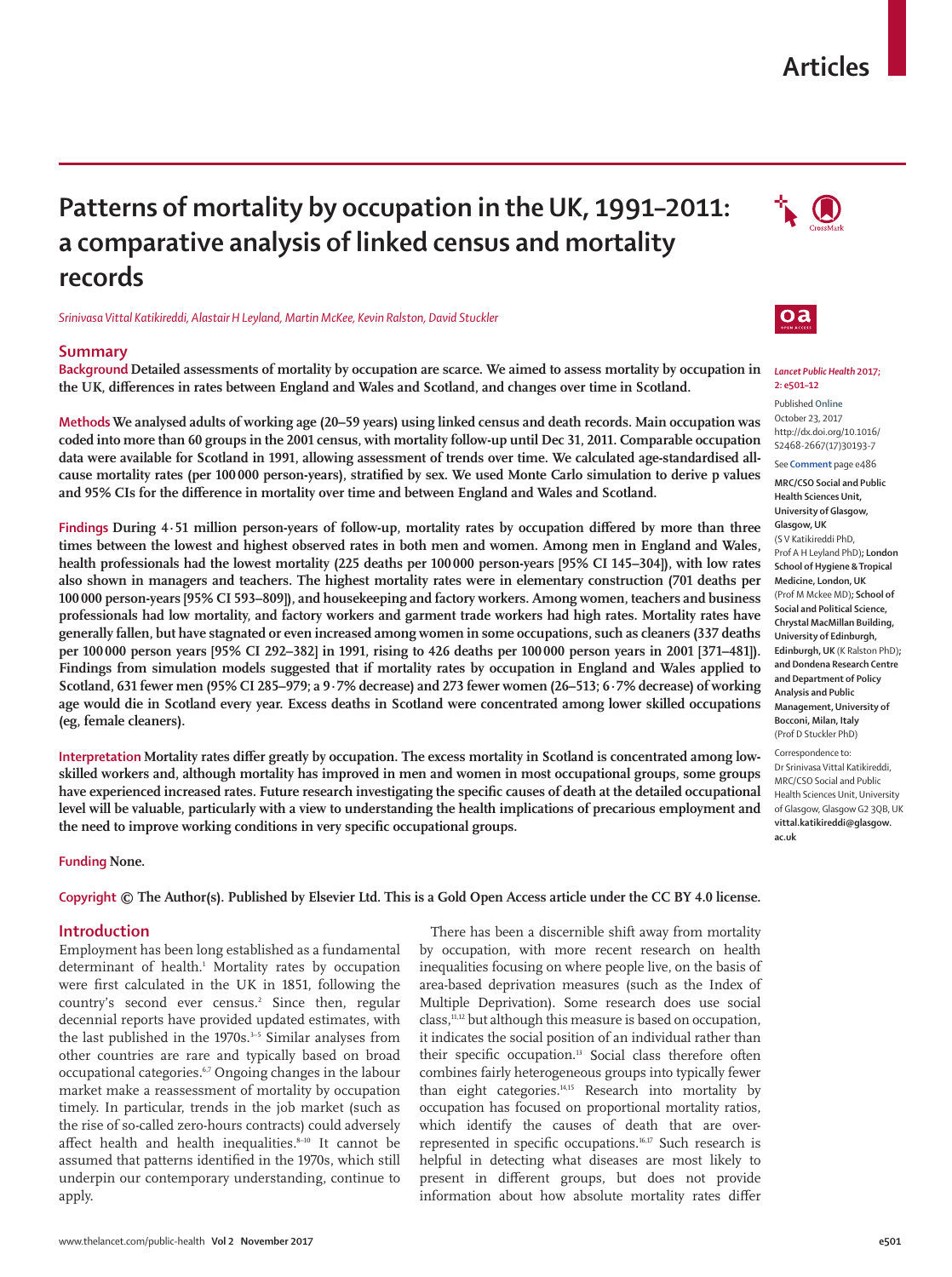#### **Research in context**

#### **Evidence before this study**

We searched MEDLINE and Embase on May 19, 2015, to identify studies that reported mortality rates by occupation (from inception and limiting to English-language publications). Search terms included "occupation", "job", "mortality", and "deaths". Technological and societal developments have led to major changes in the nature of many occupations in recent decades, yet understanding of occupational patterns of mortality in the UK still relies largely on studies done in the 1980s. Internationally, mortality rates by occupation have been reported in South Korea and New Zealand, but these studies are based on relatively few occupational categories. No recent studies that reported detailed mortality rates by occupation were identified. Similarly, mortality by occupation across the UK has not been compared in the past few decades.

#### **Added value of this study**

Mortality rates continue to show very large variation between occupations among the working-age population of the UK. Among men, health professionals, managers, and teachers had particularly low age-standardised mortality rates.

The occupational groups with the highest mortality were elementary construction, housekeeping, and factory workers. Among women, teachers and business professionals had low mortality, with high rates among factory workers and those in the garment trade. Analyses based on Scottish data showed that mortality rates have reduced over time in most occupational groups, but this was not the case for all groups, with some that had high mortality rates in the 1990s experiencing little improvement or even increased mortality rates.

### **Implications of all the available evidence**

Mortality rates by occupation differ by more than three times between the lowest and highest observed rates in both men and women in the UK. Although mortality has improved in most occupational groups, it has increased in others; reasons for this finding require investigation. Future research should consider the importance of reporting mortality by detailed occupation, which might provide an opportunity to understand the implications of increasing precariousness of employment and the need to improve working conditions in very specific occupational groups.

between occupations and is therefore of little use to inform broad policy choices (as opposed to cause-specific remedies within occupational groups).<sup>18</sup>

Large health differences exist across the countries of the UK.19 Mortality in Scotland is consistently higher than elsewhere in the UK, a phenomenon not accounted for by socioeconomic deprivation.<sup>20</sup> Some research has suggested that this excess mortality occurs across the socioeconomic spectrum, but studies so far have relied on broad classifications of social class, household socioeconomic position, or area-based deprivation.21–23 Alternative work, also applying aggregated measures, has found that Scotland's excess mortality disproportionately affects the least advantaged.24 More detailed measures of occupation, based on classification by skill level, might better explain differences in mortality between Scotland and England, because of the more accurate classification of the population.

We therefore assessed mortality by detailed occupational groups in each part of the UK (England and Wales, Scotland, and Northern Ireland), differences in rates between England and Wales and Scotland, and changes over time in Scotland.

## **Methods**

## **Data sources**

We studied representative populations of adults of working age (20–59 years at baseline) in the UK, drawn from random samples of the 2001 census. We used three different data sources for different parts of the UK: the Office for National Statistics (ONS) Longitudinal Study provides a 1% sample of the population of England and Wales,<sup>25</sup> the Scottish Longitudinal Study provides a  $5.3\%$ sample of the Scottish population, $26$  and the Northern Ireland Mortality Study (NIMS) includes 100% of the population of Northern Ireland.<sup>27</sup> We analysed census data linked to mortality records to create three separate cohorts. For England and Wales and Scotland, deaths from throughout the UK were available from the ONS and National Records Scotland. Because the follow-up process for deaths in Northern Ireland differed, with deaths occurring outside of Northern Ireland unavailable, deaths for Northern Ireland are reported in the appendix. Occupation coded in a comparable manner was available from the 1991 census in Scotland only.

For all three datasets, we had no access to identifiable individual-level data, with all data derived from linkages that were anonymised before handover. Ethics approval was not required, but formal applications were reviewed by each data holder.

#### **Exposure measures**

Occupation was self-reported in the 2001 census, in response to the question "What is the full title of your main job?" The Standard Occupational Classification (SOC) 2000 codes are used by statistical agencies in the UK and elsewhere to classify occupations into meaningful groups, on the basis of comparable levels of training, prestige, and economic reward.28 Individuals not reporting an occupation were categorised as a separate group for the analysis (which could include students and homemakers**,** depending on their self-assessment). The SOC coding system is hierarchical, with four digit codes being the most detailed and one digit codes the least. Due to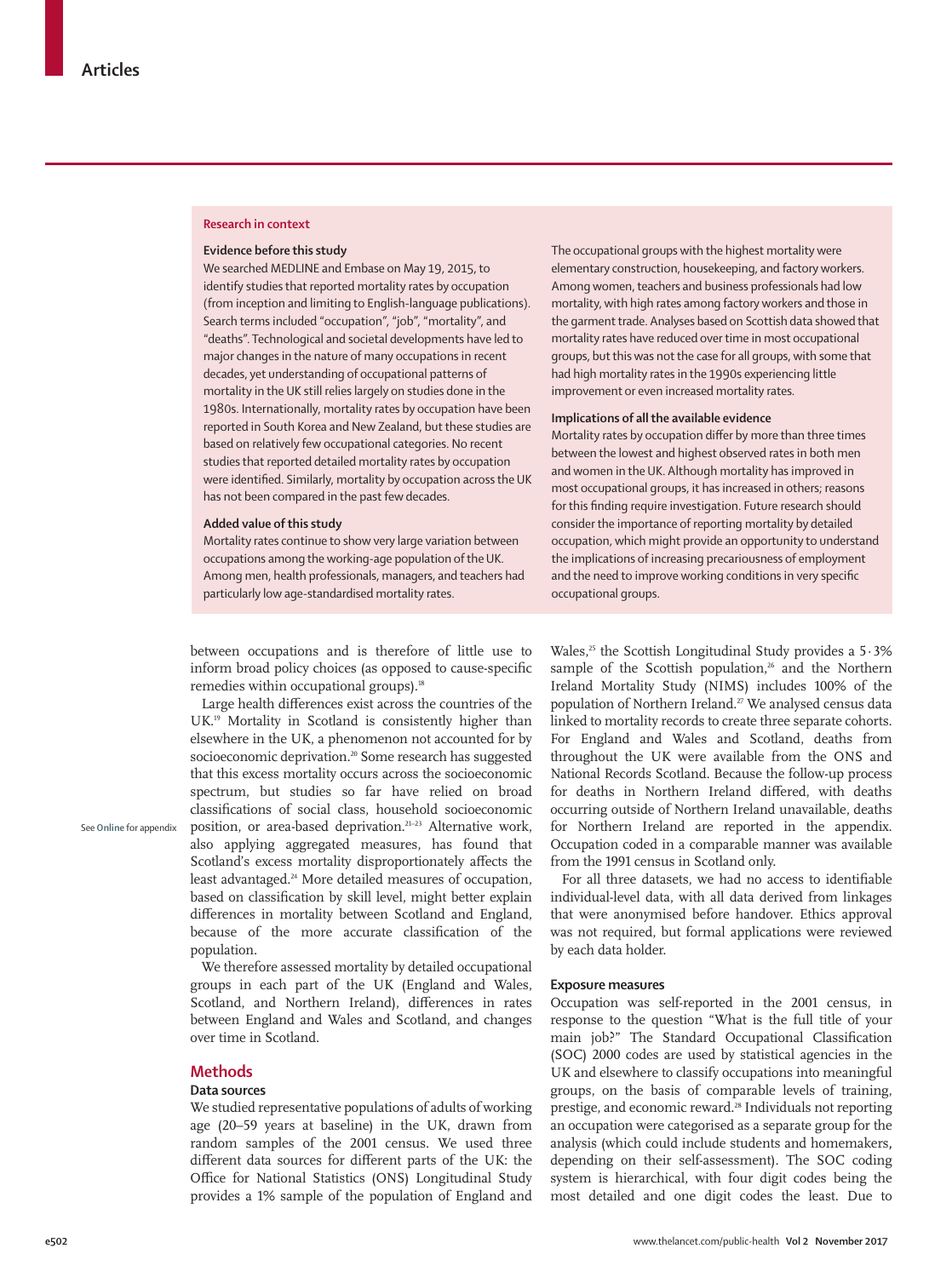www.thelancet.com/public-health **Vol 2 November 2017 e503**

disclosure control restrictions, we are unable to report occupational groups that included fewer than ten deaths during follow-up. Our analysis therefore generally used three digit codes. When this criterion was not met, we combined groups within the hierarchical categories (appendix pp 2–13).

We sought to ensure that comparable occupational groups were used for analysis across all three datasets, and that codes were as detailed as possible. Because of differences in the jobs held by gender, and the need to minimise disclosure risk, we used different SOC groupings for men and women. Employment status by occupational group could not be considered within the analysis for disclosure control reasons and because of differences in the coding of variables. Therefore, we based the exposure measure on the person's self-reported last main job, rather than the job an individual was actually doing on the date of the census.

## **Statistical analysis**

Because of data security restrictions, analysis was done separately for each dataset on a standalone computer. For all three datasets, occupational groups were categorised on the basis of responses in the 2001 census and followed up for all-cause mortality until Dec 31, 2011. Mortality rates were calculated per 100000 person-years, stratified by sex, and directly standardised with the WHO European standard population (5 year age bands) of 2013. To assess trends over time, we assessed mortality by occupation for the 1991 census sample in Scotland, followed up until Dec 31, 2001.

Since the role of chance could not be directly tested within a single statistical model across the separate datasets, we used Monte Carlo simulation to derive p values and 95% CIs for the difference in mortality over time and between England and Wales and Scotland. Simulation of 10000 mortality rates by occupation was done based on the mean and standard error of the age-standardised rate for each occupation in England and Wales and Scotland. Simulated rates were compared across countries for each simulation, and the 2·5% and 97·5% quantiles of the difference in rates calculated.

To aid interpretation of the public health importance of our findings, we simulated the number of expected deaths in England and Wales and Scotland under different scenarios. We first retrieved information about the age– sex structure of the countries. We defined a baseline scenario as the number of deaths currently expected. Since the occupational structure is observed for only samples of the census, and there were no estimated mortality rates by occupation for a small part of the population, we first created a realistic synthetic population for each geography. To do so, we calculated the number of people expected in each occupational group, assuming the person-years observed in each of the random samples were reflected across the working-age population of their respective geographies in 2001. We then applied observed occupation-

|                                                                     | Rank           | <b>SOC</b><br>code* | Person-<br>years | <b>Mortality rate</b><br>$(95% CI)$ <sup>†</sup> |
|---------------------------------------------------------------------|----------------|---------------------|------------------|--------------------------------------------------|
| Health professionals                                                | $\mathbf{1}$   | 221                 | 12873            | 225 (145-304)                                    |
| Business and public service professionals                           | $\overline{2}$ | 24                  | 41276            | 228 (182–274)                                    |
| Functional managers                                                 | 3              | 113                 | 61089            | 233 (194-273)                                    |
| Financial institution and office managers                           | $\overline{4}$ | 115                 | 21375            | 234 (170-299)                                    |
| Corporate managers and directors                                    | 5              | 11                  | 13934            | 250 (175-326)                                    |
| Teaching professionals                                              | 6              | 231                 | 36736            | 262 (210-313)                                    |
| Production managers                                                 | $\overline{7}$ | 112                 | 55718            | 265 (219-311)                                    |
| Protective service occupations                                      | 8              | 331                 | 28834            | 265 (190-340)                                    |
| Information and communication technology<br>professionals           | 9              | 213                 | 31489            | 267 (187-348)                                    |
| Business and finance associate professionals                        | 10             | 353                 | 25992            | 269 (198–339)                                    |
| Science and engineering technicians                                 | 11             | 311                 | 23177            | 270 (199-341)                                    |
| Managers in distribution, storage, and retailing                    | 12             | 116                 | 44677            | 277 (226-327)                                    |
| Engineering professionals                                           | 13             | 212                 | 35715            | 282 (226-338)                                    |
| Draughtspersons and building inspectors                             | 14             | 312                 | 5009             | 282 (137–428)                                    |
| Health associate professionals                                      | 15             | 321                 | 9248             | 288 (171-404)                                    |
| Transport associate professionals                                   | 16             | 351                 | 5078             | 290 (117-464)                                    |
| Public service and other associate professionals                    | 17             | 356                 | 13681            | 309 (212-405)                                    |
| Protective service officers                                         | 18             | 117                 | 6365             | 323 (188-459)                                    |
| Managers and proprietors in other service<br>industries             | 19             | 123                 | 36544            | 333 (278-387)                                    |
| Electrical trades                                                   | 20             | 524                 | 41849            | 333 (276–389)                                    |
| Social welfare associate professionals                              | 21             | 323                 | 5084             | 334 (166-501)                                    |
| Leisure and travel service occupations                              | 22             | 621                 | 6145             | 345 (165–524)                                    |
| Administrative occupations: finance                                 | 23             | 412                 | 23118            | 347 (265-429)                                    |
| Secretarial and related occupations                                 | 24             | 421                 | 4784             | 348 (187-510)                                    |
| Culture, media, and sports occupations                              | 25             | 34                  | 32 20 2          | 350 (273-428)                                    |
| Information technology service delivery<br>occupations              | 26             | 313                 | 10582            | 350 (169-532)                                    |
| Sales and related associate professionals                           | 27             | 354                 | 26967            | 362 (285-438)                                    |
| Sales-related occupations                                           | 28             | 712                 | 9552             | 368 (251-485)                                    |
| Administrative occupations: government and<br>related organisations | 29             | 411                 | 11250            | 373 (268-479)                                    |
| Customer service occupations                                        | 30             | 721                 | 8397             | 385 (198-573)                                    |
| Elementary administration occupations                               | 31             | 921                 | 22354            | 389 (305-473)                                    |
| Skilled trades not elsewhere classified                             | 32             | 549                 | 9553             | 391 (259-524)                                    |
| Metal machining, fitting, and instrument making<br>trades           | 33             | 522                 | 42 963           | 400 (342-458)                                    |
| Agricultural trades                                                 | 34             | 511                 | 23913            | 402 (325-479)                                    |
| Printing trades                                                     | 35             | 542                 | 7140             | 403 (244-562)                                    |
| Health care and related personal services                           | 36             | 611                 | 11400            | 413 (287-539)                                    |
| Administrative occupations: records                                 | 37             | 413                 | 20129            | 418 (318-517)                                    |
| Construction trades                                                 | 38             | 531                 | 71558            | 419 (370-467)                                    |
| Plant and machine operatives                                        | 39             | 812                 | 38091            | 423 (360-487)                                    |
| Sales assistants and retail cashiers                                | 40             | 711                 | 33239            | 429 (331-526)                                    |
| Food preparation trades                                             | 41             | 543                 | 23061            | 439 (335-542)                                    |
| Transport drivers and operatives                                    | 42             | 821                 | 82677            | 445 (401-489)                                    |
| <b>Building trades</b>                                              | 43             | 532                 | 23344            | 446 (360-532)                                    |
| Managers and proprietors in agriculture and<br>services             | 44             | 12                  | 23348            | 450 (364–536)                                    |
| Vehicle trades                                                      | 45             | 523                 | 23097            | 456 (358-553)                                    |
| Administrative occupations: general                                 | 46             | 415                 | 16102            | 461 (342-581)                                    |
|                                                                     |                |                     |                  | (Table 1 continues on next page)                 |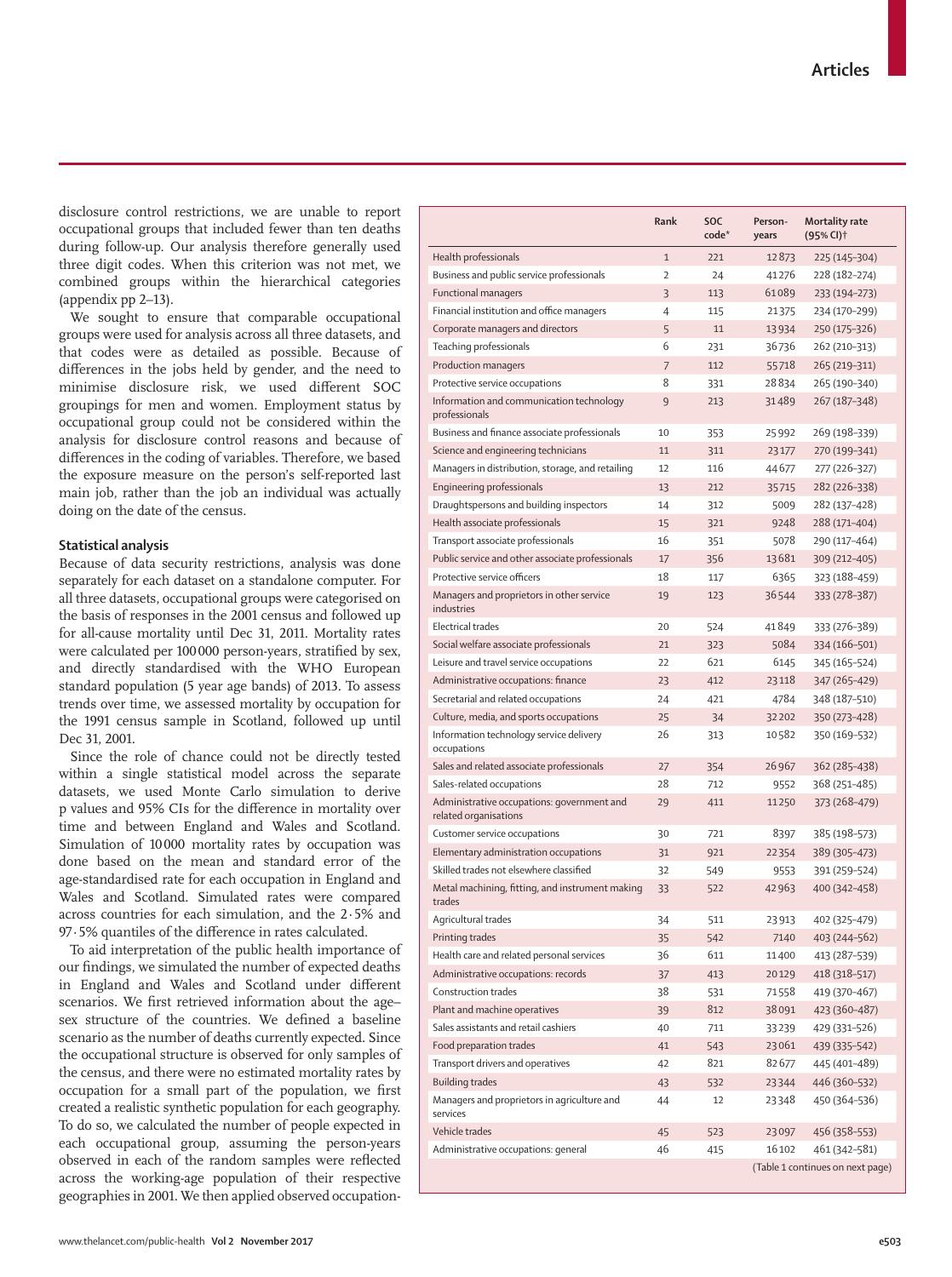|                                            | Rank | <b>SOC</b><br>code* | Person-<br>years | <b>Mortality rate</b><br>(95% CI) <sup>+</sup> |
|--------------------------------------------|------|---------------------|------------------|------------------------------------------------|
| (Continued from previous page)             |      |                     |                  |                                                |
| Hairdressers and related occupations       | 47   | 622                 | 2755             | 492 (226-759)                                  |
| Assemblers and routine operatives          | 48   | 813                 | 25176            | 501 (410-593)                                  |
| Construction operatives                    | 49   | 814                 | 16247            | 505 (399-611)                                  |
| Process operatives                         | 50   | 811                 | 30195            | 529 (445-614)                                  |
| Elementary goods storage occupations       | 51   | 914                 | 37887            | 539 (459-619)                                  |
| Elementary security occupations            | 52   | 924                 | 15272            | 544 (433-655)                                  |
| Mobile machine drivers and operatives      | 53   | 822                 | 14661            | 556 (435-676)                                  |
| Elementary sales occupations               | 54   | 925                 | 3571             | 556 (209-903)                                  |
| Metal forming, welding, and related trades | 55   | 521                 | 16479            | 563 (451-675)                                  |
| Housekeeping occupations                   | 56   | 623                 | 5202             | 567 (402-723)                                  |
| Textiles and garments trades               | 57   | 541                 | 3809             | 569 (330-808)                                  |
| Elementary cleaning occupations            | 58   | 923                 | 20096            | 592 (487-696)                                  |
| Administrative occupations: communications | 59   | 414                 | 2204             | 604 (246-962)                                  |
| Elementary agricultural occupations        | 60   | 911                 | 8101             | 623 (441-805)                                  |
| Elementary personal services occupations   | 61   | 922                 | 21359            | 650 (510-790)                                  |
| Elementary process plant occupations       | 62   | 913                 | 32513            | 672 (576-767)                                  |
| Elementary construction occupations        | 63   | 912                 | 22988            | 701 (593-809)                                  |
| No occupation reported                     |      |                     | 39614            | 1189 (1014-1364)                               |
| All those reporting an occupation‡         |      | $\cdot$ .           | 1457772          | 384 (374-394)                                  |

SOC=Standard Occupational Classification. \*SOC codes have been modified for disclosure control purposes (appendix pp 2–13). †Age-standardised mortality rates per 100000 person-years. ‡Includes not only SOC categories listed, but also small occupational groups that have been suppressed for disclosure control (equating to a total of 1·2% of all person-years). Therefore, person-years for the SOC codes listed do not total to the last two rows. Source: Office of National Statistics Longitudinal Study.25

*Table 1***: Mortality by occupation in England and Wales in men**

|                                                                 | Rank           | <b>SOC</b><br>code* | Person-<br>years | <b>Mortality rate</b><br>(95% CI) <sup>+</sup> |
|-----------------------------------------------------------------|----------------|---------------------|------------------|------------------------------------------------|
| Culture, media, and sports occupations                          | $\mathbf{1}$   | 34                  | 26903            | 133 (78-188)                                   |
| Business and public service professionals                       | $\mathcal{P}$  | 24                  | 25728            | 159 (104-214)                                  |
| Teaching professionals                                          | 3              | 231                 | 79871            | 180 (152-208)                                  |
| Science, research, engineering, and technology<br>professionals | $\overline{4}$ | 21                  | 13446            | 180 (82-279)                                   |
| Business and public service associate professionals             | 5              | 35                  | 64710            | 188 (146-230)                                  |
| Science and technology associate professionals                  | 6              | 31                  | 15796            | 203 (127-279)                                  |
| Child care and related personal services                        | $\overline{7}$ | 612                 | 55829            | 204 (157-250)                                  |
| Corporate managers and directors                                | 8              | 11                  | 106 025          | 209 (178-239)                                  |
| Hairdressers and related occupations                            | 9              | 622                 | 21910            | 209 (142-277)                                  |
| Health professionals                                            | 10             | 221                 | 10099            | 213 (107-318)                                  |
| Food preparation trades                                         | 11             | 543                 | 18319            | 217 (153-281)                                  |
| Secretarial and related occupations                             | 12             | 421                 | 112533           | 218 (192-244)                                  |
| Elementary sales occupations                                    | 13             | 925                 | 6775             | 218 (93-344)                                   |
| Elementary goods storage occupations                            | 14             | 914                 | 7984             | 220 (104-336)                                  |
| Leisure and travel service occupations                          | 15             | 621                 | 12344            | 222 (116-328)                                  |
| Managers and proprietors in other service industries            | 16             | 123                 | 23180            | 227 (162-291)                                  |
| Customer service occupations                                    | 17             | 721                 | 25489            | 230 (153-307)                                  |
| Health associate professionals                                  | 18             | 321                 | 58260            | 230 (191-270)                                  |
| Administrative occupations: general                             | 19             | 415                 | 76601            | 233 (198-268)                                  |
| Social welfare associate professionals                          | 20             | 323                 | 13795            | 236 (153-318)                                  |
| Agricultural trades                                             | 21             | 511                 | 4776             | 251 (114-389)                                  |
|                                                                 |                |                     |                  | (Table 2 continues on next page)               |

specific mortality rates for each geography to calculate the number of expected deaths per year under the baseline scenario. We then modelled anticipated deaths under two alternative scenarios: first, by applying the occupationspecific mortality rates for England and Wales to Scotland, and second by applying the occupation-specific rates for Scotland to England and Wales. These two scenarios provide estimates of how many deaths could be averted within Scotland if occupation-specific mortality rates for England and Wales applied, and how many excess deaths would occur if England and Wales experienced Scottish rates. To estimate 95% CIs, we did Monte Carlo modelling with 10000 samples. Disclosure rules of the ONS Longitudinal Study and Scottish Longitudinal Study meant that we were unable to use age-specific and occupation-specific numbers of deaths in the Monte Carlo simulations. For this reason our simulation analyses were based on normal approximations to the age-standardised mortality rates rather than the more appropriate Poisson distribution. We did simulation modelling with R (version 3.3.1) and analyses in the safe settings holding the individual-level data with Stata version 13.2.

## **Data sharing**

The ONS Longitudinal Study, the Scottish Longitudinal Study, and NIMS are available to researchers by application from the data holders.

## **Role of the funding source**

There was no funding source for this study. The corresponding author had full access to all the data in the study and had final responsibility for the decision to submit for publication.

## **Results**

The ONS Longitudinal Study and Scottish Longitudinal Study provided 4·51 million person-years of follow-up (2·31 million person-years for women and 2·20 million person-years for men). There were large differences in mortality by occupation in all parts of the UK, with differences of more than three times between the lowest and highest observed rates in both men and women in all three datasets. The largest differences were in Scotland. Patterns of high and low rates were broadly similar across the UK (tables 1, 2; appendix 14–21), in view of the imprecise estimation of rates within specific groups.

For men in England and Wales (table 1), health professionals (comprising medical doctors, dentists, psychologists, pharmacists, opticians, and vets) had the lowest mortality rates in all three datasets. Business and public services professionals (including lawyers, architects, and accountants) also had very low mortality, followed by different groups of managerial staff. Of men in intermediate skilled jobs, those working in electrical trades (including electricians, telecommunications engineers, and computer engineers) had relatively low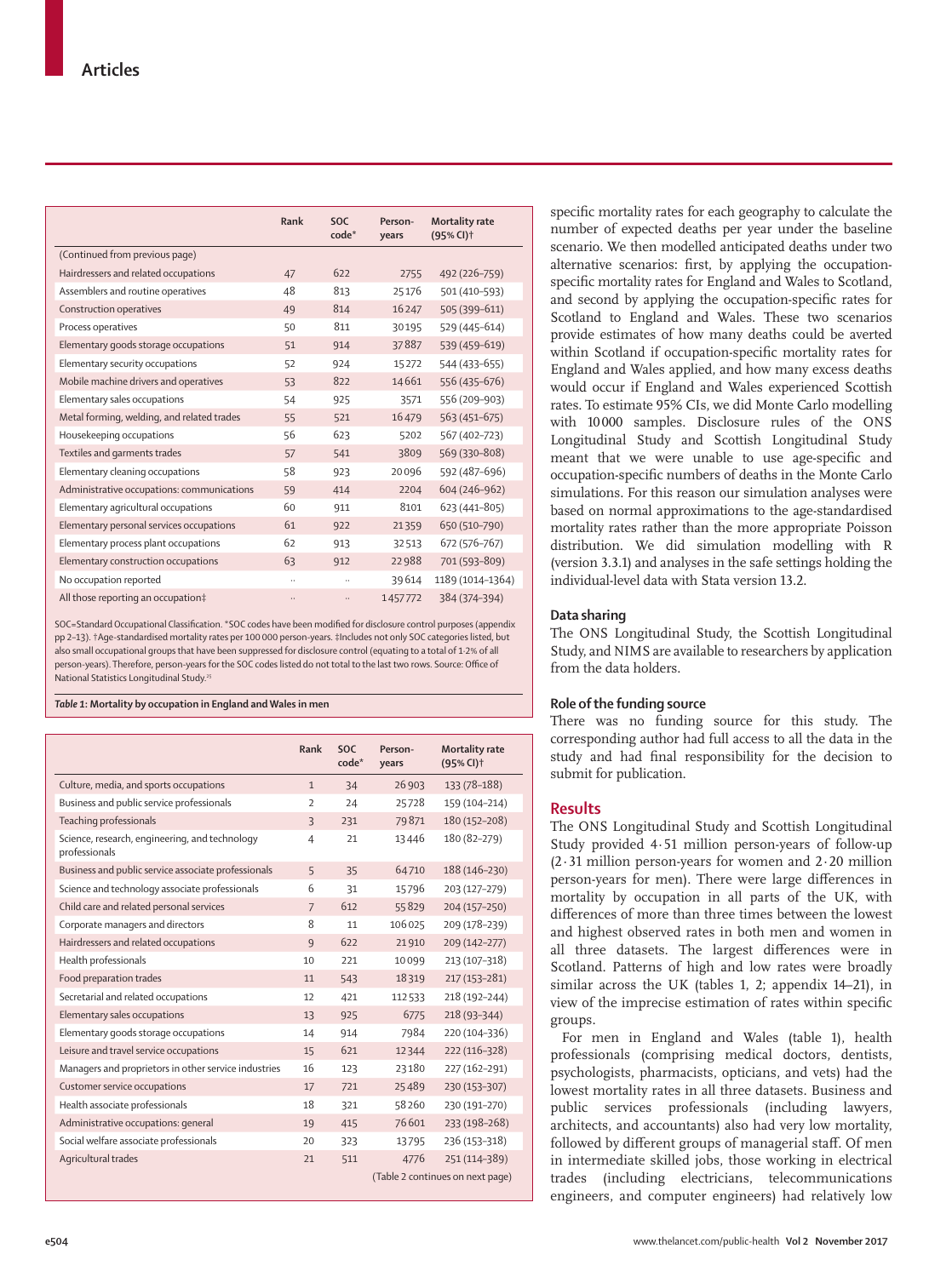mortality compared with those in other jobs of a similar skill level. The highest mortality rates were in unskilled construction workers and those working in factories or similar settings (ie, elementary process plant jobs, including packers, canners, fillers, and labourers in foundries). Elementary personal services occupations, which include hospital or hotel porters, kitchen and catering assistants, and bar staff, also had high mortality rates. Occupational groups that included large numbers of people and tended to have high mortality rates were goods storage occupations (which include dockers and other goods handling occupations), process operatives (people involved in the processing of goods, such as food, drink, rubber, and plastics), and transport drivers and operatives (eg, drivers of heavy goods vehicles, taxis, and buses). Administrative and sales jobs had intermediate mortality rates. The highest mortality rates overall were in men who reported no occupation (table 1).

Among women, the lower mortality rates resulted in some variability in the ranking of some smaller occupational groups across the three datasets. The groups with low mortality in England, as well as Northern Ireland and Scotland, included business and public services professionals, teachers and corporate managers, and directors (table 2; appendix pp 16, 17, 20). Nurses and allied health professionals had relatively low mortality, whereas w omen in administrative jobs tended to have intermediate mortality. Of the intermediate skilled jobs, child care and related personal services had relatively low mortality rates compared with jobs of a similar skill level. The highest mortality rates occurred in factory workers, including those working in the textile and garment trade. As with men, women in elementary process plant occupations had high mortality rates. Of the larger occupational groups, assemblers and routine operatives (eg, assemblers of electrical products, inspectors, and routine testers), elementary cleaning occupations, and elementary personal services occupations had high mortality rates. Women reporting an occupation had lower mortality rates than those who did not (table 2).

Rankings of mortality by occupation were generally similar between men and women (appendix pp 21, 22). Some differences were the relatively low mortality risks in women working as hairdressers and in elementary sales compared with men working in these occupations.

Mortality rates in Northern Ireland could not be directly compared with those in other parts of the UK because of under-ascertainment of mortality in the study data; however, the ranking of occupations was generally similar to other geographies (appendix pp 18–20). It was possible to report some specific mortality rates by occupation from Northern Ireland that could not be ascertained in other geographies for disclosure control reasons. For example, research professionals had relatively low mortality rates in both men and women in Northern Ireland (appendix pp 18–20).

|                                                                     | Rank | SOC.<br>code* | Person-<br>years | <b>Mortality rate</b><br>$(95% CI)$ <sup>+</sup> |
|---------------------------------------------------------------------|------|---------------|------------------|--------------------------------------------------|
| (Continued from previous page)                                      |      |               |                  |                                                  |
| Printing trades                                                     | 22   | 542           | 3557             | 256 (104-409)                                    |
| Administrative occupations: government and<br>related organisations | 23   | 411           | 21080            | 263 (192-334)                                    |
| Administrative occupations: finance                                 | 24   | 412           | 72532            | 264 (223-305)                                    |
| Sales-related occupations                                           | 25   | 712           | 9852             | 265 (156-375)                                    |
| Transport drivers and operatives                                    | 26   | 821           | 6560             | 279 (132-426)                                    |
| Health care and related personal services                           | 27   | 611           | 88120            | 290 (255-325)                                    |
| Elementary security occupations                                     | 28   | 924           | 16424            | 301 (222-380)                                    |
| Sales assistants and retail cashiers                                | 29   | 711           | 137985           | 305 (275-336)                                    |
| Housekeeping occupations                                            | 30   | 623           | 8417             | 306 (204-407)                                    |
| Elementary personal services occupations                            | 31   | 922           | 59492            | 314 (265-363)                                    |
| Administrative occupations: records                                 | 32   | 413           | 37807            | 333 (271-394)                                    |
| Process operatives                                                  | 33   | 811           | 17107            | 346 (259-433)                                    |
| Elementary cleaning occupations                                     | 34   | 923           | 65159            | 352 (311-394)                                    |
| Skilled metal and electrical trades                                 | 35   | 52            | 4745             | 367 (184-550)                                    |
| Administrative occupations: communications                          | 36   | 414           | 6727             | 368 (233-502)                                    |
| Skilled trades not elsewhere classified                             | 37   | 549           | 4170             | 380 (175-585)                                    |
| Elementary administration occupations                               | 38   | 921           | 12940            | 383 (275-492)                                    |
| Assemblers and routine operatives                                   | 39   | 813           | 34561            | 386 (324-448)                                    |
| Managers and proprietors in agriculture and services                | 40   | 12            | 23892            | 397 (318-476)                                    |
| Elementary process plant occupations                                | 41   | 913           | 30212            | 405 (334-476)                                    |
| Textiles and garments trades                                        | 42   | 541           | 3810             | 483 (266-700)                                    |
| Plant and machine operatives                                        | 43   | 812           | 8707             | 517 (370-663)                                    |
| No occupation reported                                              |      |               | 83370            | 587 (523-651)                                    |
| All those reporting an occupation‡                                  |      |               | 1485036          | 263 (255-272)                                    |

SOC=Standard Occupational Classification. \*SOC codes have been modified for disclosure control purposes (appendix pp 2–13). †Age-standardised mortality rates per 100000 person-years. ‡Includes not only SOC categories listed, but also small occupational groups that have been suppressed for disclosure control (equating to a total of 1·2% of all person-years). Therefore, person-years for the SOC codes listed do not total to the last two rows. Source: Office of National Statistics Longitudinal Study.25

*Table 2***: Mortality by occupation in England and Wales in women**



#### *Figure***: Bubble graphs comparing mortality by occupation between England and Wales and Scotland, 2001–11**

Each bubble is proportional to the size of the employment group in England and Wales. Higher managerial occupations were classified as major Standard Occupational Classification [SOC] groups 1–3, intermediate occupations as major SOC groups 4–7, and routine occupations as major SOC groups 8 and 9.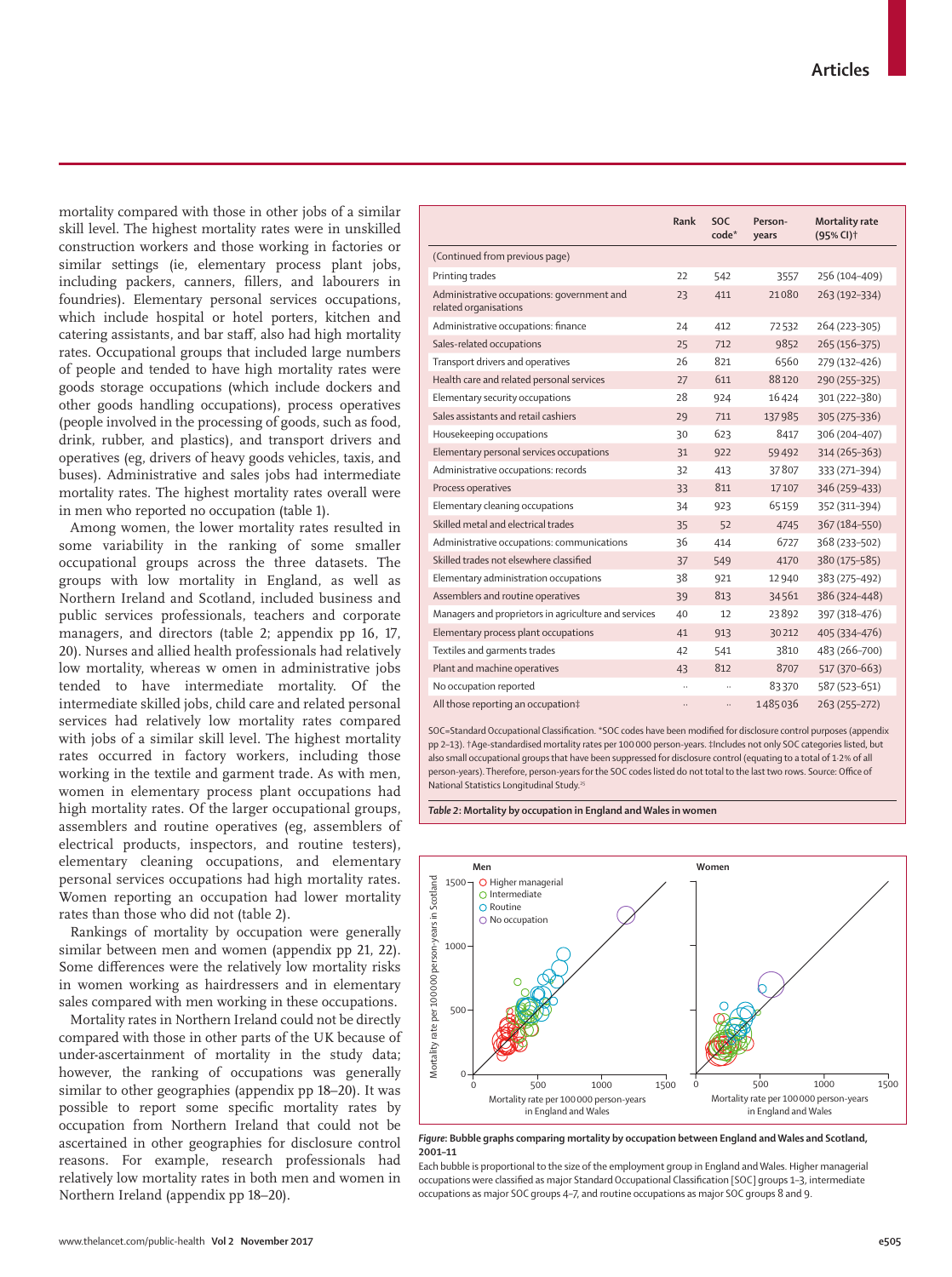|                                                                     | SOC code* | Mortality rate (95% CI) <sup>+</sup> |                       | Difference in mortality rates‡ |          |  |
|---------------------------------------------------------------------|-----------|--------------------------------------|-----------------------|--------------------------------|----------|--|
|                                                                     |           | 1991 follow-up period                | 2001 follow-up period | Difference (95% CI)            | p value  |  |
| Corporate managers and directors                                    | 11        | 512 (274 to 749)                     | 244 (117 to 372)      | $-268$ ( $-538$ to $-1$ )      | 0.05     |  |
| Production managers                                                 | 112       | 246 (176 to 315)                     | 243 (182 to 305)      | $-3.1$ ( $-95$ to $90$ )       | 0.94     |  |
| Functional managers                                                 | 113       | 458 (335 to 581)                     | 261 (172 to 351)      | $-196$ ( $-345$ to $-43$ )     | 0.01     |  |
| Financial institution and office managers                           | 115       | 335 (192 to 478)                     | 321 (191 to 451)      | $-14$ ( $-209$ to $181$ )      | 0.88     |  |
| Managers in distribution, storage, and retailing                    | 116       | 344 (235 to 453)                     | 363 (252 to 474)      | 19 (-135 to 174)               | 0.81     |  |
| Protective service officers                                         | 117       | 393 (153 to 634)                     | 436 (165 to 707)      | 41 (-328 to 398)               | 0.82     |  |
| Managers and proprietors in agriculture and<br>services             | 12        | 399 (263 to 535)                     | 353 (242 to 464)      | $-45$ ( $-218$ to 132)         | 0.61     |  |
| Managers and proprietors in other service<br>industries             | 123       | 397 (299 to 496)                     | 333 (241 to 426)      | $-64$ ( $-200$ to $73$ )       | 0.36     |  |
| Natural and social science professionals                            | 211       | 340 (61 to 618)                      | $\ldots$              | $\ddotsc$                      | $\ldots$ |  |
| Engineering professionals                                           | 212       | 341 (229 to 452)                     | 333 (234 to 432)      | $-7.9$ ( $-154$ to $142$ )     | 0.91     |  |
| Information and communication technology<br>professionals           | 213       | 552 (62 to 1042)                     | 214 (81 to 347)       | $-341 (-843 \text{ to} 165)$   | 0.19     |  |
| Health professionals                                                | 221       | 301 (141 to 461)                     | 145 (50 to 240)       | $-156$ ( $-342$ to 30)         | 0.10     |  |
| Teaching professionals                                              | 231       | 299 (220 to 377)                     | 219 (158 to 281)      | $-79$ ( $-178$ to 21)          | 0.12     |  |
| Research professionals                                              | 232       | $\ldots$                             | 328 (26 to 630)       | $\ddotsc$                      | $\ldots$ |  |
| Business and public services professionals                          | 24        | 309 (241 to 404)                     | 218 (149 to 287)      | $-91$ ( $-207$ to 23)          | 0.12     |  |
| Science and engineering technicians                                 | 311       | 456 (305 to 608)                     | 314 (206 to 422)      | $-141$ ( $-325$ to $44$ )      | 0.13     |  |
| Draughtspersons and building inspectors                             | 312       | 285 (95 to 474)                      | 494 (212 to 777)      | 206 (-135 to 542)              | 0.23     |  |
| Information technology service delivery<br>occupations              | 313       |                                      | 224 (0 to 456)        |                                | $\ldots$ |  |
| Health associate professionals                                      | 321       | 755 (389 to 1120)                    | 438 (220 to 657)      | $-316$ ( $-744$ to 117)        | 0.14     |  |
| Social welfare associate professionals                              | 323       | 552 (193 to 910)                     | 372 (141 to 603)      | $-179$ ( $-615$ to 245)        | 0.42     |  |
| Protective service occupations                                      | 331       | 552 (372 to 732)                     | 386 (255 to 517)      | $-165$ ( $-384$ to 53)         | 0.14     |  |
| Culture, media, and sports occupations                              | 34        | 469 (289 to 650)                     | 307 (187 to 427)      | $-163$ ( $-381$ to 53)         | 0.14     |  |
| Transport associate professionals                                   | 351       | 545 (292 to 798)                     | 339 (136 to 543)      | $-204 (-526 to 123)$           | 0.23     |  |
| Business and finance associate professionals                        | 353       | 340 (184 to 496)                     | 229 (125 to 333)      | $-111$ ( $-298$ to 82)         | 0.24     |  |
| Sales and related associate professionals                           | 354       | 419 (285 to 552)                     | 235 (140 to 329)      | $-186$ ( $-346$ to $-21$ )     | 0.03     |  |
| Public service and other associate professionals                    | 356       | 443 (293 to 592)                     | 379 (242 to 517)      | $-62$ ( $-260$ to 142)         | 0.54     |  |
| Administrative occupations: government and<br>related organisations | 411       | 513 (330 to 695)                     | 521 (343 to 699)      | 10 (-248 to 266)               | 0.94     |  |
| Administrative occupations: finance                                 | 412       | 365 (208 to 521)                     | 303 (161 to 446)      | $-62$ ( $-275$ to 150)         | 0.58     |  |
| Administrative occupations: records                                 | 413       | 556 (390 to 723)                     | 346 (220 to 472)      | $-209$ $(-422$ to 4)           | 0.05     |  |
| Administrative occupations: communications                          | 414       | 846 (168 to 1524)                    | 724 (39 to 1410)      | -119 (-1090 to 841)            | 0.81     |  |
| Administrative occupations: general                                 | 415       | 338 (142 to 534)                     | 430 (242 to 618)      | 91 (-181 to 364)               | 0.50     |  |
| Secretarial and related occupations                                 | 421       |                                      |                       |                                | $\ldots$ |  |
| Agricultural trades                                                 | 511       | 447 (352 to 541)                     | 447 (350 to 544)      | $-0.4$ ( $-135$ to 136)        | 1.00     |  |
| Metal forming, welding, and related trades                          | 521       | 657 (508 to 807)                     | 507 (370 to 643)      | $-151$ ( $-358$ to 53)         | 0.14     |  |
| Metal machining, fitting, and instrument making<br>trades           | 522       | 556 (457 to 656)                     | 431 (344 to 518)      | $-126$ ( $-259$ to 5)          | 0.06     |  |
| Vehicle trades                                                      | 523       | 474 (304 to 644)                     | 351 (231 to 471)      | $-124 (-329 to 82)$            | 0.24     |  |
| <b>Electrical trades</b>                                            | 524       | 404 (316 to 492)                     | 462 (371 to 552)      | 59 (-66 to 186)                | 0.37     |  |
| Construction trades                                                 | 531       | 536 (457 to 614)                     | 501 (425 to 577)      | $-34$ ( $-143$ to 75)          | 0.55     |  |
| <b>Building trades</b>                                              | 532       | 572 (432 to 711)                     | 513 (380 to 646)      | -58 (-248 to 136)              | 0.55     |  |
| Textiles and garments trades                                        | 541       | $\ldots$                             | $\cdot$               | $\cdot$ .                      | $\cdots$ |  |
| Printing trades                                                     | 542       | 314 (108 to 520)                     | 638 (315 to 962)      | 325 (-67 to 704)               | 0.10     |  |
| Food preparation trades                                             | 543       | 641 (439 to 843)                     | 485 (351 to 619)      | $-157$ ( $-393$ to 87)         | 0.20     |  |
| Skilled trades not elsewhere classified                             | 549       | 289 (76 to 503)                      | 461 (219 to 704)      | 172 (-145 to 493)              | 0.29     |  |
| Health care and related personal services                           | 611       | 452 (213 to 691)                     | 434 (266 to 603)      | $-18$ ( $-314$ to 276)         | 0.91     |  |
| Animal care services                                                | 613       | $\ddots$                             | 1125 (127 to 2123)    |                                |          |  |
| Leisure and travel service occupations                              | 621       | 515 (195 to 835)                     | 721 (377 to 1065)     | 204 (-268 to 675)              | 0.39     |  |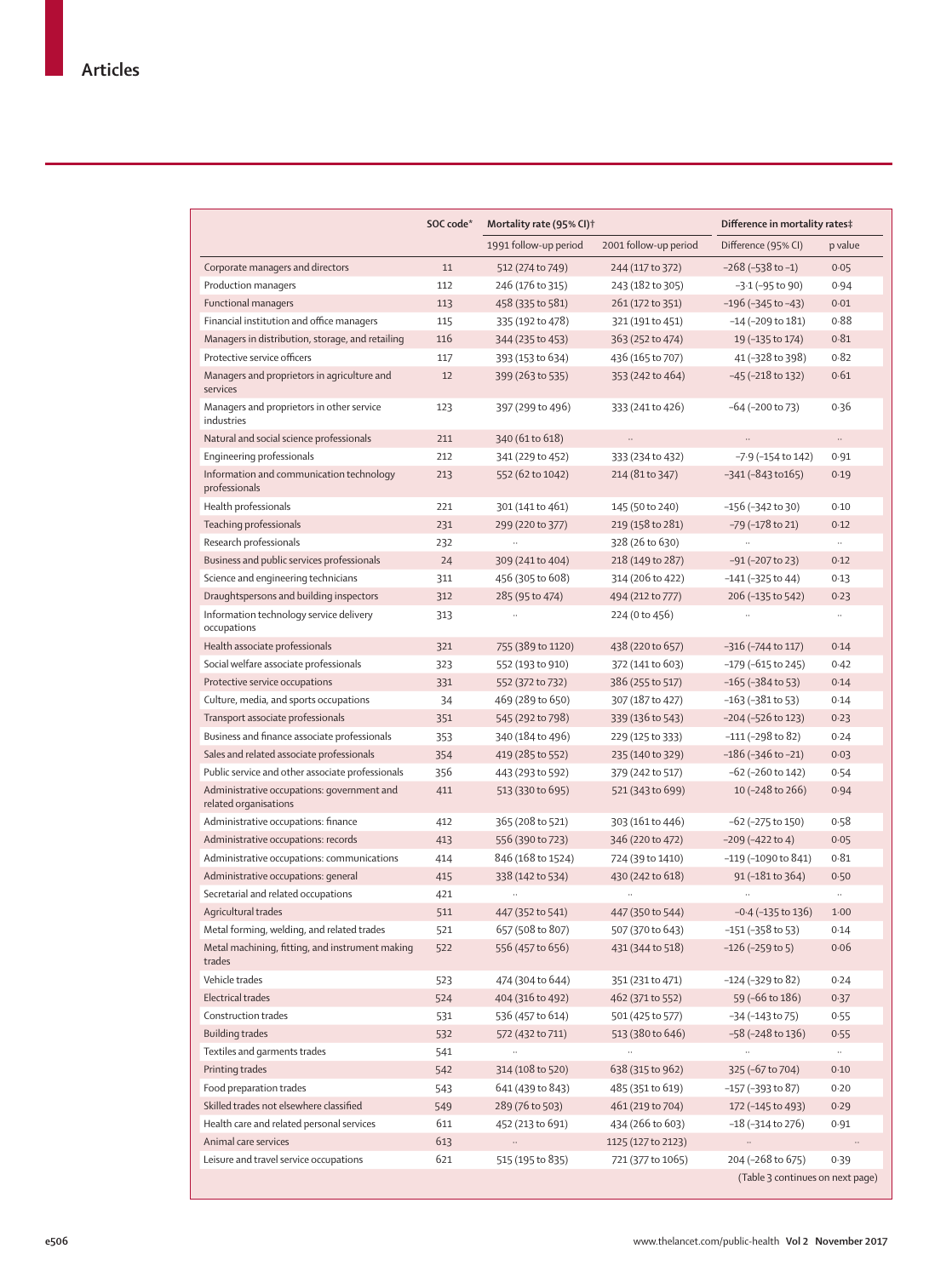|                                          | SOC code* | Mortality rate (95% CI) <sup>+</sup> |                       | Difference in mortality rates‡ |         |
|------------------------------------------|-----------|--------------------------------------|-----------------------|--------------------------------|---------|
|                                          |           | 1991 follow-up period                | 2001 follow-up period | Difference (95% CI)            | p value |
| (Continued from previous page)           |           |                                      |                       |                                |         |
| Housekeeping occupations                 | 623       | 623 (380 to 866)                     | 568 (318 to 818)      | $-56$ ( $-400$ to 291)         | 0.76    |
| Sales assistants and retail cashiers     | 711       | 331 (159 to 503)                     | 444 (283 to 605)      | 112 (-123 to 343)              | 0.35    |
| Sales-related occupations                | 712       | 573 (380 to 767)                     | 509 (303 to 715)      | $-64$ ( $-353$ to 216)         | 0.66    |
| Customer service occupations             | 721       | $\ddotsc$                            | 247 (49 to 444)       | $\ddotsc$                      |         |
| Process operatives                       | 811       | 576 (456 to 696)                     | 476 (359 to 592)      | $-99$ ( $-266$ to 67)          | 0.24    |
| Plant and machine operatives             | 812       | 560 (451 to 670)                     | 521 (410 to 631)      | $-41$ ( $-198$ to 114)         | 0.61    |
| Assemblers and routine operatives        | 813       | 611 (439 to 784)                     | 630 (495 to 785)      | 19 (-209 to 253)               | 0.88    |
| Construction operatives                  | 814       | 533 (399 to 667)                     | 623 (472 to 774)      | 89 (-116 to 292)               | 0.39    |
| Transport drivers and operatives         | 821       | 644 (570 to 718)                     | 503 (440 to 566)      | $-141$ ( $-239$ to $-44$ )     | 0.01    |
| Mobile machine drivers and operatives    | 822       | 861 (677 to 1045)                    | 559 (410 to 708)      | $-303$ ( $-541$ to $-64$ )     | 0.01    |
| Elementary agricultural occupations      | 911       | 574 (404 to 744)                     | 572 (390 to 754)      | $-1.4$ ( $-251$ to 246)        | 1.00    |
| Elementary construction occupations      | 912       | 815 (656 to 973)                     | 937 (771 to 1103)     | 122 (-106 to 351)              | 0.29    |
| Elementary process plant occupations     | 913       | 614 (463 to 766)                     | 829 (666 to 992)      | 215 (-10 to 439)               | 0.06    |
| Elementary goods storage occupations     | 914       | 612 (481 to 743)                     | 619 (486 to 752)      | $6.5$ (-182 to 191)            | 0.94    |
| Elementary administration occupations    | 921       | 820 (610 to 1030)                    | 545 (390 to 700)      | $-276$ ( $-535$ to $-14$ )     | 0.04    |
| Elementary personal services occupations | 922       | 723 (488 to 958)                     | 724 (520 to 927)      | 1.2 (-311 to 312)              | 0.99    |
| Elementary cleaning occupations          | 923       | 778 (587 to 969)                     | 770 (605 to 934)      | $-7.3$ ( $-259$ to 244)        | 0.96    |
| Elementary security occupations          | 924       | 672 (503 to 842)                     | 740 (560 to 919)      | 69 (-180 to 319)               | 0.58    |
| No job reported                          | 1000      | 1494 (1391 to 1597)                  | 1242 (1131 to 1352)   | $-252$ ( $-402$ to $-99$ )     | 0.002   |

Rates for some occupational groups at one or both timepoints have been suppressed because of disclosure control rules. SOC=Standard Occupational Classification. \*SOC codes have been modified for disclosure control purposes (appendix pp 2–13). †Age-standardised mortality rates per 100 000 person-years. ‡We used Monte Carlo simulation to estimate differences, 95% CIs, and p values for rates in 2001–11 versus 1991–2001.

*Table 3***: Differences in mortality by occupation in Scotland between 1991–2001 and 2001–11 in men**

|                                                                     | SOC code* |                       | Mortality rate (95% CI) <sup>+</sup> |                                  | Difference in mortality rates‡ |  |
|---------------------------------------------------------------------|-----------|-----------------------|--------------------------------------|----------------------------------|--------------------------------|--|
|                                                                     |           | 1991 follow-up period | 2001 follow-up period                | Difference (95% CI)              | p value                        |  |
| Corporate managers and directors                                    | 11        | 194 (122 to 267)      | 178 (131 to 225)                     | $-16$ ( $-102$ to $71$ )         | 0.73                           |  |
| Managers and proprietors in agriculture and services                | 12        | 386 (243 to 529)      | 236 (147 to 325)                     | $-148$ ( $-316$ to 18)           | 0.08                           |  |
| Managers and proprietors in other service industries                | 123       | 304 (178 to 429)      | 243 (148 to 338)                     | $-61$ ( $-216$ to 96)            | 0.44                           |  |
| Science, research, engineering, and technology<br>professionals     | 21        | $\ddot{\phantom{a}}$  | 429 (24 to 833)                      |                                  | $\ddotsc$                      |  |
| Health professionals                                                | 221       | 259 (16 to 502)       | 215 (63 to 366)                      | $-45$ ( $-336$ to 248)           | 0.76                           |  |
| Teaching professionals                                              | 231       | 220 (164 to 276)      | 160 (122 to 197)                     | $-61$ ( $-130$ to $7$ )          | 0.08                           |  |
| Business and public service professionals                           | 24        | 221 (80 to 361)       | 201 (109 to 292)                     | $-21$ ( $-189$ to $148$ )        | 0.80                           |  |
| Science and technology associate professionals                      | 31        | 332 (166 to 548)      | 220 (104 to 341)                     | $-115$ ( $-361$ to 131)          | 0.37                           |  |
| Health associate professionals                                      | 321       | 242 (177 to 307)      | 241 (186 to 296)                     | $-0.3$ ( $-84$ to 83)            | 0.99                           |  |
| Therapists                                                          | 322       |                       | 148 (28 to 269)                      |                                  |                                |  |
| Social welfare associate professionals                              | 323       | 356 (169 to 544)      | 202 (110 to 295)                     | $-155$ ( $-359$ to $54$ )        | 0.14                           |  |
| Protective service occupations                                      | 331       |                       | 570 (42 to 1097)                     |                                  |                                |  |
| Culture, media, and sports occupations                              | 34        | 340 (32 to 647)       | 203 (83 to 323)                      | $-136 (-470 to 203)$             | 0.41                           |  |
| Business and public service associate professionals                 | 35        | 278 (151 to 406)      | 200 (131 to 269)                     | $-78$ ( $-222$ to $70$ )         | 0.30                           |  |
| Administrative occupations: government and related<br>organisations | 411       | 222 (141 to 303)      | 238 (154 to 321)                     | 16 (-100 to 130)                 | 0.78                           |  |
| Administrative occupations: finance                                 | 412       | 212 (149 to 274)      | 249 (190 to 308)                     | 38 (-48 to 125)                  | 0.39                           |  |
| Administrative occupations: records                                 | 413       | 210 (128 to 292)      | 222 (147 to 297)                     | 13 (-99 to 125)                  | 0.82                           |  |
| Administrative occupations: communications                          | 414       | 314 (125 to 502)      | 273 (118 to 428)                     | $-38$ ( $-279$ to 210)           | 0.76                           |  |
| Administrative occupations: general                                 | 415       | 246 (175 to 318)      | 226 (177 to 276)                     | $-19$ ( $-107$ to 69)            | 0.67                           |  |
| Secretarial and related occupations                                 | 421       | 206 (160 to 253)      | 223 (180 to 266)                     | 17 (-46 to 81)                   | 0.61                           |  |
| Agricultural trades                                                 | 511       | $\ldots$              | 118 (15 to 221)                      |                                  | $\ddotsc$                      |  |
|                                                                     |           |                       |                                      | (Table 4 continues on next page) |                                |  |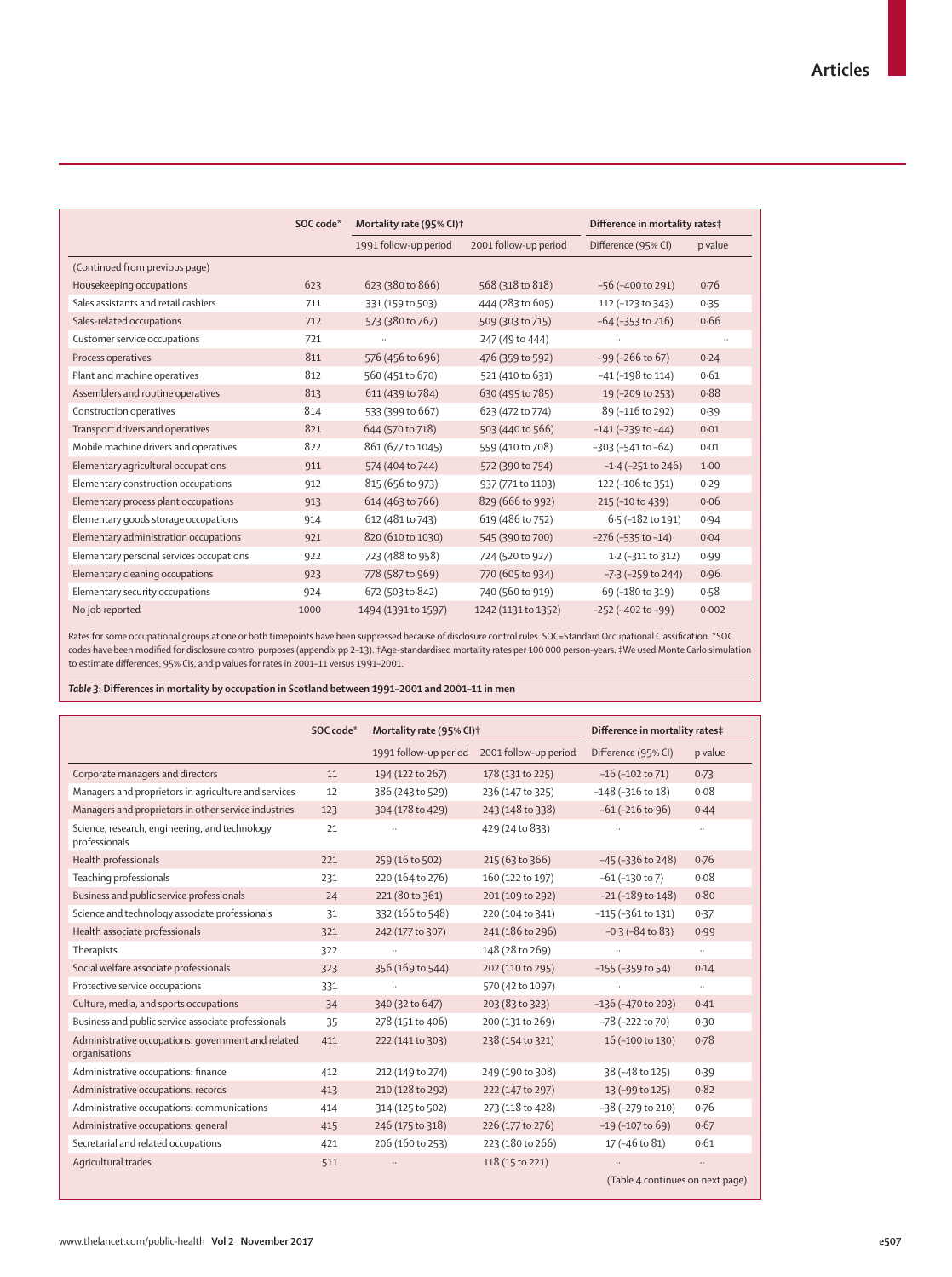|                                           | SOC code* | Mortality rate (95% CI) <sup>+</sup> |                                             | Difference in mortality rates‡ |           |  |
|-------------------------------------------|-----------|--------------------------------------|---------------------------------------------|--------------------------------|-----------|--|
|                                           |           |                                      | 1991 follow-up period 2001 follow-up period | Difference (95% CI)            | p value   |  |
| (Continued from previous page)            |           |                                      |                                             |                                |           |  |
| Skilled metal and electrical trades       | 52        | $\ddotsc$                            | 387 (80 to 694)                             |                                | $\ldots$  |  |
| Textiles and garments trades              | 541       | 406 (142 to 669)                     | 478 (200 to 756)                            | 72 (-303 to 463)               | 0.71      |  |
| Printing trades                           | 542       | 756 (157 to 1356)                    | 330 (38 to 622)                             | -429 (-1106 to 230)            | 0.21      |  |
| Food preparation trades                   | 543       | 301 (195 to 407)                     | 422 (299 to 546)                            | 121 (-40 to 284)               | 0.14      |  |
| Health care and related personal services | 611       | 288 (221 to 354)                     | 284 (237 to 330)                            | $-4.2$ ( $-86$ to $78$ )       | 0.93      |  |
| Child care and related personal services  | 612       | 199 (96 to 301)                      | 232 (156 to 309)                            | 33 (-94 to 161)                | 0.62      |  |
| Leisure and travel service occupations    | 621       | 258 (36 to 480)                      | 228 (99 to 357)                             | $-29$ ( $-284$ to 225)         | 0.83      |  |
| Hairdressers and related occupations      | 622       |                                      | 356 (185 to 526)                            | $\ldots$                       | $\ddotsc$ |  |
| Housekeeping occupations                  | 623       | 323 (141 to 506)                     | 254 (129 to 380)                            | -70 (-290 to 148)              | 0.54      |  |
| Sales assistants and retail cashiers      | 711       | 279 (231 to 327)                     | 308 (264 to 351)                            | 29 (-34 to 94)                 | 0.38      |  |
| Sales-related occupations                 | 712       | 372 (137 to 608)                     | 186 (46 to 325)                             | $-187$ ( $-467$ to 89)         | 0.18      |  |
| Customer service occupations              | 721       | $\ldots$                             | 158 (83 to 233)                             | $\ldots$                       | $\ldots$  |  |
| Process operatives                        | 811       | 331 (194 to 467)                     | 338 (218 to 457)                            | 7.2 (-173 to 185)              | 0.94      |  |
| Plant and machine operatives              | 812       | 481 (141 to 822)                     | 663 (320 to 1006)                           | 185 (-302 to 667)              | 0.47      |  |
| Assemblers and routine operatives         | 813       | 286 (207 to 365)                     | 494 (399 to 588)                            | 206 (82 to 331)                | 0.001     |  |
| Transport drivers and operatives          | 821       | 436 (112 to 760)                     | 257 (52 to 462)                             | $-177$ ( $-570$ to 196)        | 0.37      |  |
| Elementary agricultural occupations       | 911       | 425 (50 to 801)                      |                                             |                                | $\ldots$  |  |
| Elementary process plant occupations      | 913       | 363 (230 to 497)                     | 467 (338 to 565)                            | 102 (-84 to 286)               | 0.29      |  |
| Elementary goods storage occupations      | 914       | 521 (195 to 848)                     | 528 (189 to 867)                            | 4.5 (-465 to 477)              | 0.98      |  |
| Elementary administration occupations     | 921       | 314 (61 to 567)                      | 354 (180 to 528)                            | 41 (-265 to 348)               | 0.78      |  |
| Elementary personal services occupations  | 922       | 307 (239 to 375)                     | 346 (276 to 415)                            | 38 (-58 to 135)                | 0.44      |  |
| Elementary cleaning occupations           | 923       | 337 (292 to 382)                     | 426 (371 to 481)                            | 88 (18 to 159)                 | 0.01      |  |
| Elementary security occupations           | 924       | 146 (26 to 265)                      | 339 (178 to 500)                            | 193 (-12 to 397)               | 0.07      |  |
| No job reported                           | 1000      | 597 (557 to 636)                     | 695 (628 to 762)                            | 98 (18 to 174)                 | 0.02      |  |

Rates for some occupational groups at one or both timepoints have been suppressed because of disclosure control rules. SOC=Standard Occupational Classification. \*SOC codes have been modified for disclosure control purposes (appendix pp 2–13). †Age-standardised mortality rates per 100000 person-years. ‡We used Monte Carlo simulation to estimate differences, 95% CIs, and p values for rates in 2001–11 versus 1991–2001.

*Table 4***: Differences in mortality by occupation in Scotland between 1991–2001 and 2001–11 in women**

Occupational mortality rates tended to be slightly higher in Scotland than in England and Wales (figure). Among both men and women, rates did not seem to differ systematically between Scotland and England and Wales for more highly skilled jobs. By contrast, lower skilled occupations with high mortality rates tended to have even higher rates in Scotland. However, in view of the relatively small sample size for many categories, mortality differed significantly between only a few specific occupational groups.

Assessment of trends within Scotland showed that men and women in most occupational groups had reduced mortality; however, mortality rates increased among some occupations (tables 3, 4). Mortality in three occupational groups (assemblers and routine operatives, elementary cleaning occupations, and people reporting no job) was high in 1991, and rose over time in women—a pattern that did not seem to be due to chance (tables 3, 4).

In our simulation analyses, which applied mortality rates from England and Wales to the population of Scotland, we estimated 631 (95% CI 285–979) excess deaths in men (out of 6519 deaths, a 9·7% difference) and 273 (26–513) excess deaths in women (out of 4068 deaths, a 6·7% difference) among the working-age population of Scotland per year (tables 5, 6). If Scottish mortality rates by occupation applied across England and Wales, we estimated that 6085 (95% CI 3008 to 9175) more expected deaths would occur in men and 2273 (–165 to 4688) more deaths would occur in women each year (appendix 23–27).

## **Discussion**

Mortality rates by occupation differed by more than three times between the lowest and highest observed rates in men and women in the UK. In men, health professionals, managers, and teachers had particularly low mortality rates, whereas those working in elementary agricultural, construction, and housekeeping jobs had high rates. In women, teachers and business professionals had low mortality, with high rates reported in factory workers and those working in the garment trade. Individuals reporting no occupation had far higher mortality rates than people in all other occupational groups in both men and women.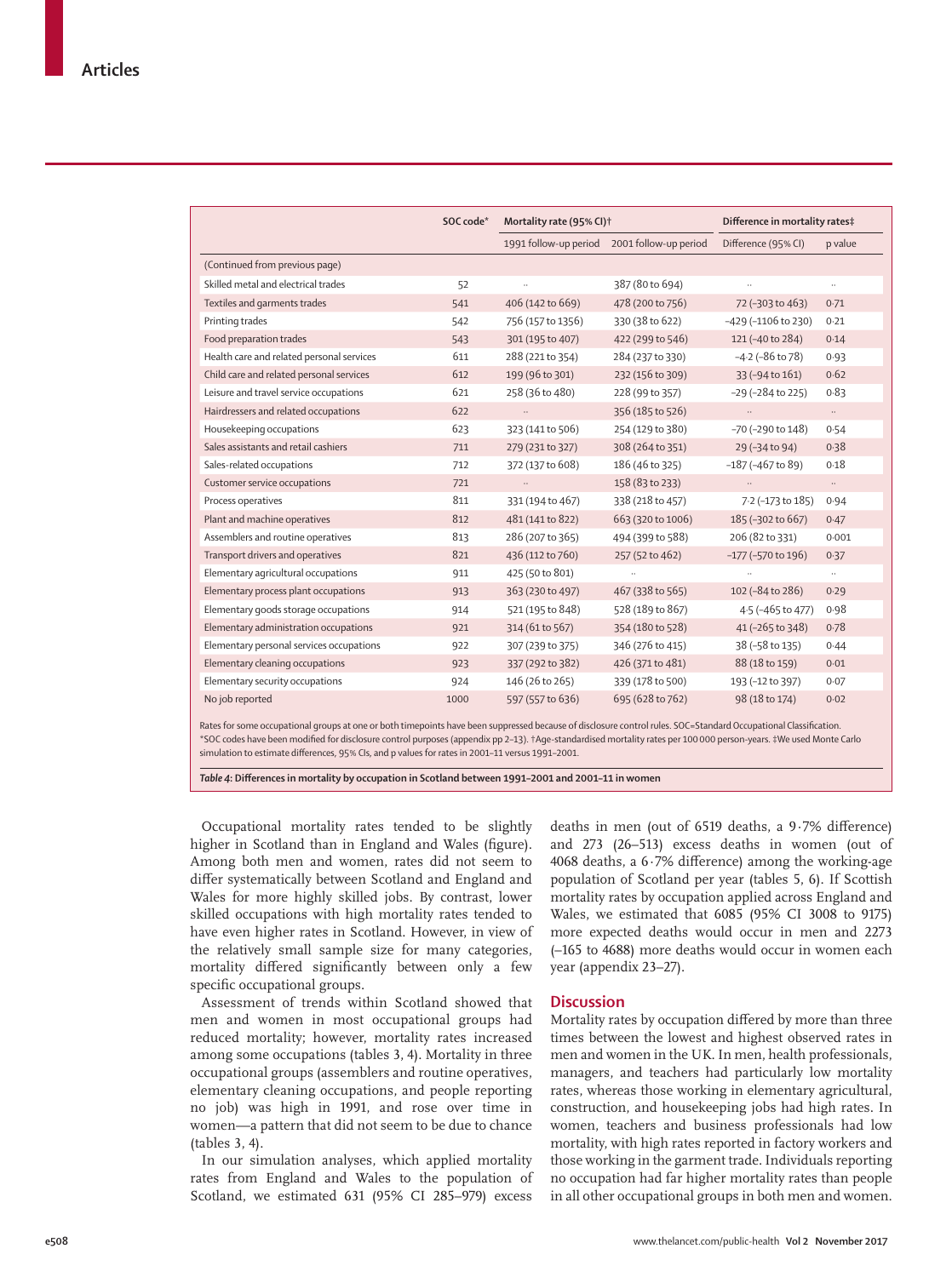www.thelancet.com/public-health **Vol 2 November 2017 e509**

When comparing Scotland to England and Wales, mortality rates were often even higher in healthdisadvantaged groups in Scotland, but no consistent differences were shown in people in the most healthadvantaged occupations. Findings from simulation models estimate an excess of 631 deaths in men and 273 deaths in women every year in Scotland's workingage population. We studied trends over a 20 year period in Scotland and found that mortality rates have fallen in most occupations, but have remained stagnant or even increased amongst women in some occupational groups.

Our study has several strengths. We analysed three nationally representative administrative datasets. Furthermore, we were able to compare trends in mortality rates by occupation over time because of the availability of similarly categorised occupational information within Scotland. Use of linked data avoids the potential for numerator–denominator bias, a known problem because reports of occupation from death certificates and self-report can differ. Our large sample allowed us to investigate occupational categories in greater detail than is usually possible.

There are several limitations. First, our exposure variable was based on self-reported main occupation at a single timepoint, with follow-up that potentially lasted up to age 70 years. Our findings therefore reflect a respondent's perceived main occupation, but might not reflect their occupation at that or other specific times. We were unable to investigate the role of employment status, which exerts an important influence on mortality,<sup>29</sup> because of the challenges in carrying out parallel analyses within three different safe settings, which made pooling of data impossible. Although our study is very large, the low risk of mortality in people of working age precludes investigation of cause-specific mortality outcomes within the available administrative data samples. The different structures of occupational categories between men and women prevented formal comparison of results between men and women. Because of the lack of comparability of outcome ascertainment within Northern Ireland, we were unable to compare the rates to those in other parts of the UK. Furthermore, we were unable to study Walesspecific mortality rates. Finally, our analysis is primarily descriptive and cannot assess causal relationships. The quantification of excess mortality in Scotland's workingage population does not imply that improvements in occupational conditions will narrow the gap between countries. Instead, by use of an alternative and more detailed measure of social position, we provide additional insights into the distribution of mortality. Similarly, trends in mortality by occupation reflect both changes in risks and the composition of the occupational groups.

Research into mortality by occupation in other countries has generally been in broad groups. Holmes and colleagues<sup>6</sup> reported mortality rates by occupation in men in New Zealand according to the nine broadest SOC categories, finding a difference of roughly two times

|                                                                     | <b>SOC</b><br>code* | Difference between<br>rates in England and<br>Scotland (95% CI) | p value | Expected change in<br>deaths in Scotland<br>(95% CI) |
|---------------------------------------------------------------------|---------------------|-----------------------------------------------------------------|---------|------------------------------------------------------|
| Corporate managers and directors                                    | 11                  | $6·1$ (-142 to 155)                                             | 0.94    | $0.6$ ( $-15$ to $16$ )                              |
| Production managers                                                 | 112                 | 21 (-57 to 97)                                                  | 0.60    | $8.4$ (-23 to 39)                                    |
| Functional managers                                                 | 113                 | $-28$ ( $-125$ to $71$ )                                        | 0.57    | $-12$ ( $-53$ to 30)                                 |
| Financial institution and office managers                           | 115                 | $-86$ ( $-235$ to $58$ )                                        | 0.25    | $-12$ ( $-32$ to 8)                                  |
| Managers in distribution, storage, and<br>retailing                 | 116                 | $-87$ ( $-207$ to 34)                                           | 0.15    | $-23$ ( $-54$ to 9)                                  |
| Protective service officers                                         | 117                 | -111 (-410 to 183)                                              | 0.48    | $-6.2$ ( $-23$ to 10)                                |
| Managers and proprietors in agriculture<br>and services             | 12                  | 97 (-42 to 238)                                                 | 0.17    | 21 (-9 to 50)                                        |
| Managers and proprietors in other<br>service industries             | 123                 | $-1.2$ ( $-110$ to $105$ )                                      | 0.99    | $-0.4$ ( $-33$ to 31)                                |
| Engineering professionals                                           | 212                 | -51 (-165 to 62)                                                | 0.38    | -15 (-49 to 18)                                      |
| Information and communication<br>technology professionals           | 213                 | 52 (-104 to 209)                                                | 0.51    | 11 (-21 to 42)                                       |
| Health professionals                                                | 221                 | 79 (-45 to 202)                                                 | 0.21    | 10 (-6 to 27)                                        |
| Teaching professionals                                              | 231                 | 43 (-36 to 124)                                                 | 0.29    | 14 (-12 to 40)                                       |
| Business and public service professionals                           | 24                  | 10 (-72 to 92)                                                  | 0.82    | $3.7$ (-26 to 34)                                    |
| Science and engineering technicians                                 | 311                 | -43 (-171 to 88)                                                | 0.51    | $-11$ ( $-44$ to 22)                                 |
| Draughtspersons and building inspectors                             | 312                 | $-213$ ( $-535$ to 105)                                         | 0.19    | $-14 (-35 to 7)$                                     |
| Information technology service delivery<br>occupations              | 313                 | 127 (-165 to 430)                                               | 0.41    | 12 (-15 to 39)                                       |
| Health associate professionals                                      | 321                 | $-148$ ( $-400$ to 99)                                          | 0.24    | $-13$ ( $-36$ to 9)                                  |
| Social welfare associate professionals                              | 323                 | $-37$ ( $-327$ to $251$ )                                       | 0.80    | $-2.4$ ( $-21$ to $16$ )                             |
| Protective service occupations                                      | 331                 | $-123$ ( $-276$ to 30)                                          | 0.11    | $-41$ ( $-93$ to 10)                                 |
| Culture, media, and sports occupations                              | 34                  | 43 (-101 to 186)                                                | 0.56    | 8.9 (-21 to 39)                                      |
| Transport associate professionals                                   | 351                 | -49 (-324 to 229)                                               | 0.71    | $-3.6$ ( $-24$ to 17)                                |
| Business and finance associate<br>professionals                     | 353                 | 39 (-86 to 164)                                                 | 0.54    | 7.4 (-16 to 31)                                      |
| Sales and related associate professionals                           | 354                 | 126 (5 to 250)                                                  | 0.04    | 27 (1 to 53)                                         |
| Public service and other associate<br>professionals                 | 356                 | -70 (-236 to 95)                                                | 0.41    | $-10$ ( $-35$ to 14)                                 |
| Administrative occupations: government<br>and related organisations | 411                 | $-148$ ( $-358$ to 61)                                          | 0.16    | $-18$ ( $-42$ to $7$ )                               |
| Administrative occupations: finance                                 | 412                 | 44 (-120 to 210)                                                | 0.61    | 7.2 (-20 to 35)                                      |
| Administrative occupations: records                                 | 413                 | 71 (-90 to 231)                                                 | 0.39    | 15 (-19 to 48)                                       |
| Administrative occupations:<br>communications                       | 414                 | $-123$ ( $-888$ to 655)                                         | 0.76    | $-3.0$ ( $-22$ to $16$ )                             |
| Administrative occupations: general                                 | 415                 | 30 (-189 to 254)                                                | 0.80    | 3.7 (-24 to 32)                                      |
| Agricultural trades                                                 | 511                 | $-45$ ( $-167$ to $78$ )                                        | 0.48    | $-17$ ( $-62$ to 29)                                 |
| Metal forming, welding, and related<br>trades                       | 521                 | 55 (-124 to 233)                                                | 0.56    | 11 (-24 to 45)                                       |
| Metal machining, fitting, and instrument<br>making trades           | 522                 | $-31$ ( $-135$ to 75)                                           | 0.56    | -13 (-56 to 31)                                      |
| Vehicle trades                                                      | 523                 | 106 (-47 to 258)                                                | 0.18    | 22 (-10 to 55)                                       |
| Electrical trades                                                   | 524                 | $-128 (-235 to -21)$                                            | 0.02    | $-58$ ( $-106$ to $-10$ )                            |
| <b>Construction trades</b>                                          | 531                 | $-83$ ( $-171$ to $8$ )                                         | 0.07    | $-58$ ( $-121$ to 6)                                 |
| <b>Building trades</b>                                              | 532                 | -67 (-224 to 93)                                                | 0.41    | $-15$ ( $-51$ to 21)                                 |
| Printing trades                                                     | 542                 | $-238 (-605 \text{ to } 126)$                                   | 0.19    | $-13(-33 \text{ to } 7)$                             |
| Food preparation trades                                             | 543                 | $-48$ ( $-213$ to 121)                                          | 0.59    | $-12$ ( $-54$ to 30)                                 |
| Skilled trades not elsewhere classified                             | 549                 | -73 (-349 to 201)                                               | 0.61    | $-4.9$ ( $-23$ to 14)                                |
| Health care and related personal services                           | 611                 | $-20$ ( $-233$ to 190)                                          | 0.86    | $-2.4$ ( $-29$ to 24)                                |
| Leisure and travel service occupations                              | 621                 | $-377$ ( $-761$ to 11)                                          | 0.06    | $-25 (-50 to 1)$                                     |
| Housekeeping occupations                                            | 623                 | $-1.0$ ( $-302$ to 299)                                         | 0.996   | $-0.1$ ( $-21$ to $21$ )                             |

(Table 5 continues on next page)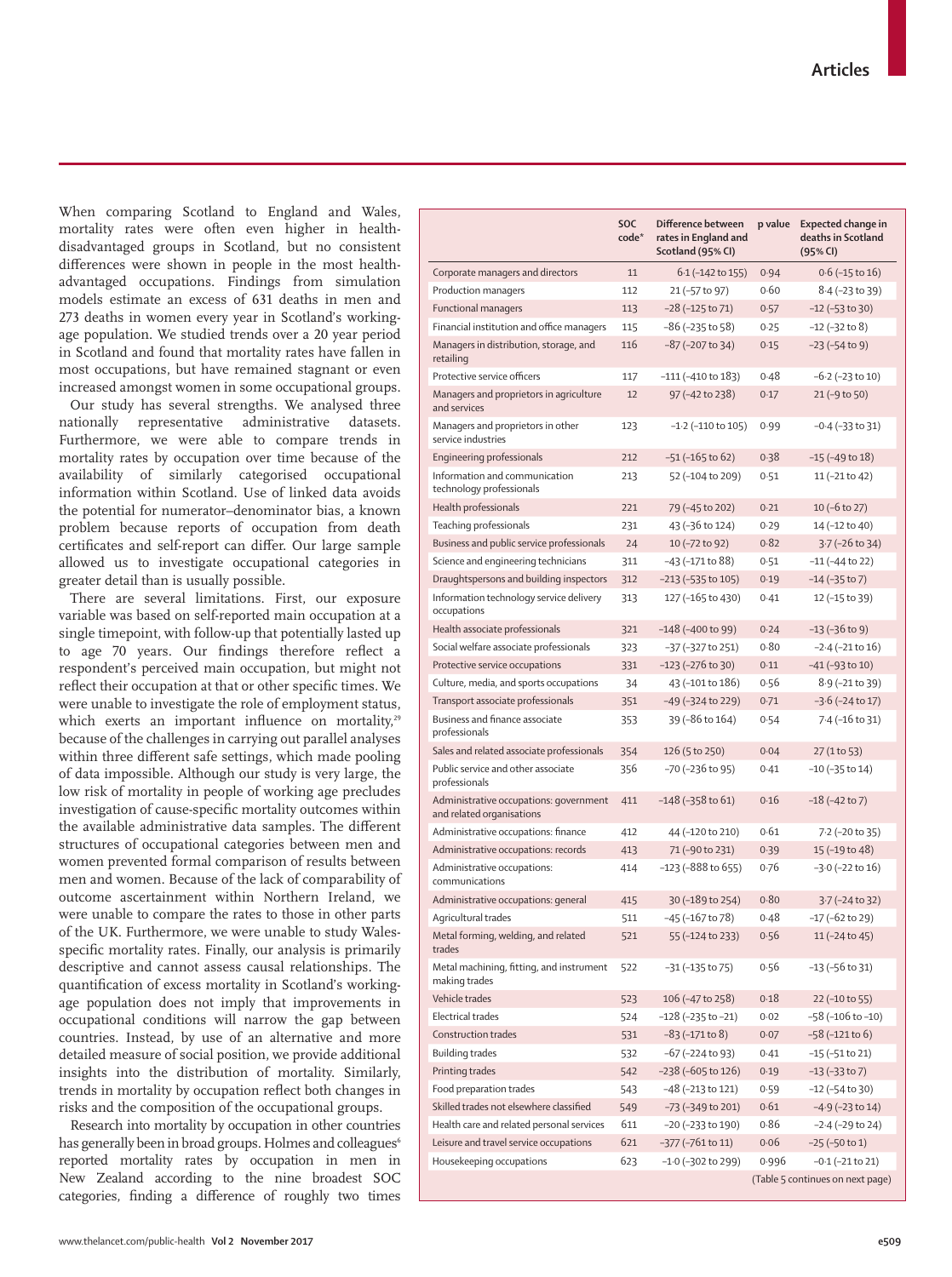|                                          | <b>SOC</b><br>code* | Difference between<br>rates in England and<br>Scotland (95% CI) | p value | Expected change in<br>deaths in Scotland<br>(95% CI) |
|------------------------------------------|---------------------|-----------------------------------------------------------------|---------|------------------------------------------------------|
| (Continued from previous page)           |                     |                                                                 |         |                                                      |
| Sales assistants and retail cashiers     | 711                 | $-16$ ( $-205$ to 174)                                          | 0.87    | $-4.4$ ( $-57$ to 49)                                |
| Sales related occupations                | 712                 | $-140$ ( $-379$ to 97)                                          | 0.25    | $-12$ $(-33$ to 9)                                   |
| Customer service occupations             | 721                 | 138 (-138 to 409)                                               | 0.33    | 15 (-15 to 45)                                       |
| Process operatives                       | 811                 | 53 (-88 to 196)                                                 | 0.48    | 14 (-24 to 53)                                       |
| Plant and machine operatives             | 812                 | $-98$ ( $-224$ to 31)                                           | 0.14    | $-32$ ( $-75$ to 10)                                 |
| Assemblers and routine operatives        | 813                 | $-128$ ( $-310$ to 55)                                          | 0.16    | $-34 (-81 to 14)$                                    |
| Construction operatives                  | 814                 | $-117$ ( $-302$ to 66)                                          | 0.21    | $-24 (-61 to 14)$                                    |
| Transport drivers and operatives         | 821                 | $-58$ ( $-136$ to $18$ )                                        | 0.13    | $-48$ ( $-112$ to $14$ )                             |
| Mobile machine drivers and operatives    | 822                 | $-3.1$ ( $-197$ to $184$ )                                      | 0.98    | $-0.6$ ( $-38$ to 36)                                |
| Elementary agricultural occupations      | 911                 | 50 (-208 to 309)                                                | 0.71    | 7.0 (-29 to 43)                                      |
| Elementary construction occupations      | 912                 | $-235 (-433 to -37)$                                            | 0.02    | $-60$ $(-111$ to $-10)$                              |
| Elementary process plant occupations     | 913                 | $-157$ ( $-345$ to 33)                                          | 0.11    | $-40$ ( $-89$ to 9)                                  |
| Elementary goods storage occupations     | 914                 | $-80$ ( $-235$ to $70$ )                                        | 0.31    | $-25$ ( $-74$ to 22)                                 |
| Elementary administration occupations    | 921                 | $-154$ ( $-330$ to 21)                                          | 0.09    | $-29$ ( $-62$ to 4)                                  |
| Elementary personal services occupations | 922                 | $-73$ ( $-323$ to 175)                                          | 0.57    | $-17$ ( $-73$ to 40)                                 |
| Elementary cleaning occupations          | 923                 | $-179$ ( $-376$ to 17)                                          | 0.07    | $-37$ ( $-78$ to 4)                                  |
| Elementary security occupations          | 924                 | $-196$ ( $-407$ to 13)                                          | 0.07    | $-29$ ( $-60$ to 2)                                  |
| No occupation reported                   |                     | $-51$ ( $-262$ to 154)                                          | 0.63    | -52 (-269 to 158)                                    |
| Total                                    |                     |                                                                 |         | $-631$ ( $-979$ to $-285$ )                          |

SOC=Standard Occupational Classification. \*SOC codes have been modified for disclosure control purposes (appendix pp 2-13). Source: Office of National Statistics Longitudinal Study.<sup>25</sup>

*Table 5***: Expected change in deaths in Scotland among working-age men if mortality rates by occupation for England and Wales applied** 

between the highest and lowest rates. Similarly, Lee and colleagues<sup>7</sup> reported mortality by occupation for the nine most aggregated SOC codes in South Korea and again reported an approximate doubling of mortality between the lowest and highest groups.<sup>7</sup> Our study provides a much more detailed picture than presented in recent decades, thereby demonstrating larger variations than previously observable.

Mortality by occupation can be considered as being driven by two inter-related factors: the socioeconomic composition of occupational groups, with occupation considered a specific measure of socioeconomic position, and differing exposure to work-related risks and benefits. The labour market has changed radically since publication of the last assessment of mortality by occupation in the UK more than three decades ago, with workers today experiencing very different health outcomes. Monitoring of changes in mortality by occupation is necessary to inform policy responses to address new health risks that arise in response to ongoing and upcoming changes in the labour market. Potential adverse effects of increased job insecurity (reflected by zero-hours contracts) are likely to affect both socioeconomic circumstances (through, for example, low pay and income insecurity) and job stresses (such as a mismatch between job control and work demands) in low-skilled workers—the very groups already experiencing high mortality rates. Looking to the future, there is likely to be a reduction in availability of unskilled

|                                                                     | SOC code* | Difference between rates in<br>England and Scotland (95% CI) | p value | <b>Expected change in deaths</b><br>in Scotland (95% CI) |
|---------------------------------------------------------------------|-----------|--------------------------------------------------------------|---------|----------------------------------------------------------|
| Corporate managers and directors                                    | 11        | 30 (-26 to 87)                                               | 0.29    | 23 (-20 to 67)                                           |
| Managers and proprietors in agriculture and services                | 12        | 160 (41 to 276)                                              | 0.01    | 35 (9 to 60)                                             |
| Managers and proprietors in other service industries                | 123       | $-16$ ( $-132$ to $98$ )                                     | 0.77    | $-2.9$ ( $-24$ to $18$ )                                 |
| Science, research, engineering, and technology professionals        | 21        | $-252$ ( $-670$ to 159)                                      | 0.23    | $-30$ ( $-79$ to 19)                                     |
| Health professionals                                                | 221       | $-1.3$ ( $-191$ to $185$ )                                   | 0.99    | $-0.1$ ( $-23$ to 22)                                    |
| Teaching professionals                                              | 231       | 20 (-27 to 67)                                               | 0.39    | 15 (-20 to 50)                                           |
| Business and public service professionals                           | 24        | $-42$ ( $-150$ to 64)                                        | 0.45    | $-10$ ( $-36$ to 15)                                     |
| Science and technology associate professionals                      | 31        | $-17$ ( $-155$ to 124)                                       | 0.80    | $-2.5$ ( $-22$ to $18$ )                                 |
| Health associate professionals                                      | 321       | $-11$ ( $-80$ to 57)                                         | 0.76    | $-6.9$ ( $-53$ to $38$ )                                 |
| Social welfare associate professionals                              | 323       | 34 (-92 to 160)                                              | 0.60    | $6.6$ ( $-18$ to 32)                                     |
| Culture, media, and sports occupations                              | 34        | $-69$ ( $-200$ to 62)                                        | 0.31    | $-11$ $(-33$ to $10)$                                    |
| Business and public service associate professionals                 | 35        | $-11$ ( $-93$ to 67)                                         | 0.79    | $-6.2$ ( $-51$ to $36$ )                                 |
| Administrative occupations: government and related<br>organisations | 411       | 25 (-85 to 132)                                              | 0.66    | $6.5$ (-22 to 34)                                        |
| Administrative occupations: finance                                 | 412       | 15 (-56 to 87)                                               | 0.69    | 8.7 (-33 to 51)                                          |
| Administrative occupations: records                                 | 413       | 111 (13 to 207)                                              | 0.03    | 38 (4 to 71)                                             |
| Administrative occupations: communications                          | 414       | 92 (-115 to 294)                                             | 0.38    | 7.8 (-10 to 25)                                          |
| Administrative occupations: general                                 | 415       | $6.0$ (-56 to 69)                                            | 0.86    | $4.5$ (-42 to 52)                                        |
| Secretarial and related occupations                                 | 421       | $-5.8$ ( $-57$ to 45)                                        | 0.82    | $-4.7$ ( $-46$ to 37)                                    |
| Agricultural trades                                                 | 511       | 134 (-39 to 302)                                             | 0.13    | $5.5$ (-2 to 13)                                         |
| Skilled metal and electrical trades                                 | 52        | $-19$ ( $-379$ to 336)                                       | 0.91    | $-0.6$ ( $-13$ to 12)                                    |
| Textiles and garments trades                                        | 541       | $8.1$ (-340 to 361)                                          | 0.97    | $0.3$ (-13 to 14)                                        |
|                                                                     |           |                                                              |         | (Table 6 continues on next page)                         |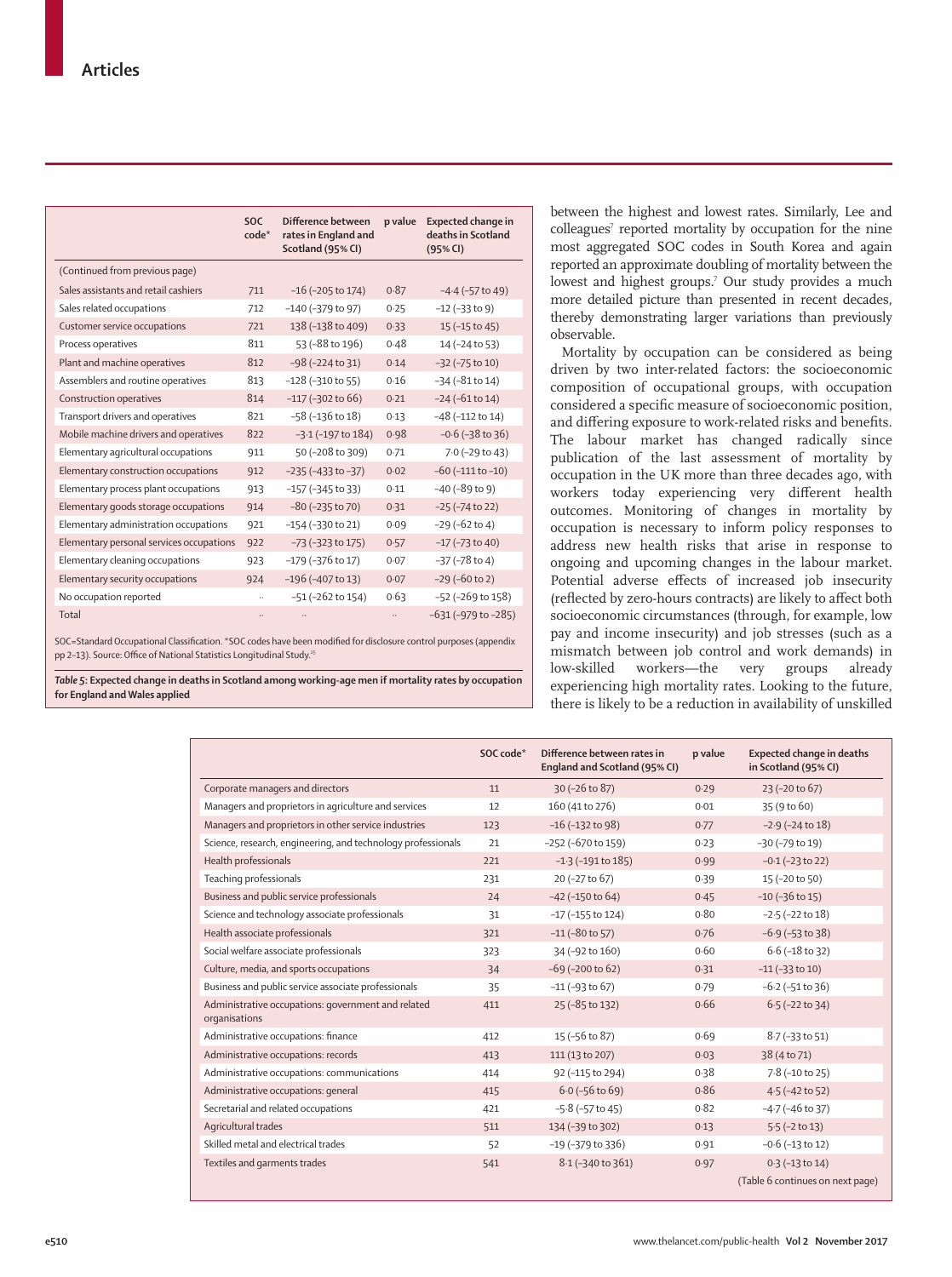|                                                                                                                                                                                                        | SOC code* | Difference between rates in   |          |                                                          |
|--------------------------------------------------------------------------------------------------------------------------------------------------------------------------------------------------------|-----------|-------------------------------|----------|----------------------------------------------------------|
|                                                                                                                                                                                                        |           | England and Scotland (95% CI) | p value  | <b>Expected change in deaths</b><br>in Scotland (95% CI) |
| (Continued from previous page)                                                                                                                                                                         |           |                               |          |                                                          |
| Printing trades                                                                                                                                                                                        | 542       | $-73$ ( $-397$ to 251)        | 0.67     | $-2.0$ $(-11$ to $7)$                                    |
| Food preparation trades                                                                                                                                                                                | 543       | $-205 (-344 to -67)$          | 0.004    | $-44 (-73)$ to $-14$ )                                   |
| Health care and related personal services                                                                                                                                                              | 611       | $6.6$ ( $-51$ to $66$ )       | 0.82     | $6.0$ ( $-47$ to $60$ )                                  |
| Childcare and related personal services                                                                                                                                                                | 612       | $-29$ ( $-120$ to 60)         | 0.54     | $-12$ ( $-51$ to $26$ )                                  |
| Leisure and travel service occupations                                                                                                                                                                 | 621       | $-5.5$ ( $-173$ to $167$ )    | 0.95     | $-0.7$ ( $-23$ to 22)                                    |
| Hairdressers and related occupations                                                                                                                                                                   | 622       | $-146$ ( $-330$ to 37)        | 0.12     | $-28$ ( $-62$ to $7$ )                                   |
| Housekeeping occupations                                                                                                                                                                               | 623       | 50 (-112 to 211)              | 0.54     | $4.9$ ( $-11$ to $21$ )                                  |
| Sales assistants and retail cashiers                                                                                                                                                                   | 711       | $-2.3$ ( $-55$ to $51$ )      | 0.93     | $-3.2$ ( $-76$ to $70$ )                                 |
| Sales-related occupations                                                                                                                                                                              | 712       | 80 (-99 to 256)               | 0.37     | $6.2$ ( $-8$ to 20)                                      |
| Customer service occupations                                                                                                                                                                           | 721       | 71 (-37 to 180)               | 0.19     | 20 (-10 to 50)                                           |
| Process operatives                                                                                                                                                                                     | 811       | 8.8 (-134 to 155)             | 0.91     | $1.6$ ( $-24$ to 27)                                     |
| Plant and machine operatives                                                                                                                                                                           | 812       | $-145$ ( $-517$ to 223)       | 0.44     | $-6.0$ ( $-21$ to 9)                                     |
| Assemblers and routine operatives                                                                                                                                                                      | 813       | $-108$ ( $-221$ to 2)         | 0.06     | $-46$ ( $-94$ to 1)                                      |
| Transport drivers and operatives                                                                                                                                                                       | 821       | 22 (-232 to 271)              | 0.86     | $1.1$ (-12 to 14)                                        |
| Elementary process plant occupations                                                                                                                                                                   | 913       | $-62$ ( $-206$ to 85)         | 0.41     | $-13$ ( $-44$ to $18$ )                                  |
| Elementary goods storage occupations                                                                                                                                                                   | 914       | $-311$ ( $-668$ to 54)        | 0.09     | $-14 (-29 to 2)$                                         |
| Elementary administration occupations                                                                                                                                                                  | 921       | 29 (-180 to 236)              | 0.78     | $2.9$ (-18 to 23)                                        |
| Elementary personal services occupations                                                                                                                                                               | 922       | $-31$ ( $-115$ to $52$ )      | 0.48     | $-22$ ( $-80$ to $36$ )                                  |
| Elementary cleaning occupations                                                                                                                                                                        | 923       | $-74$ ( $-144$ to $-3$ )      | 0.04     | $-64$ ( $-123$ to $-3$ )                                 |
| Elementary security occupations                                                                                                                                                                        | 924       | $-39$ ( $-218$ to 137)        | 0.68     | $-2.8$ ( $-16$ to 10)                                    |
| No occupation reported                                                                                                                                                                                 | $\ddots$  | $-108$ ( $-200$ to $-16$ )    | 0.02     | $-135 (-250 to -20)$                                     |
| Total                                                                                                                                                                                                  | $\ddotsc$ | $\ldots$                      | $\cdots$ | $-273$ ( $-513$ to $-26$ )                               |
| SOC=Standard Occupational Classification. *SOC codes have been modified for disclosure control purposes (appendix pp 2-13). Source: Office of National Statistics<br>Longitudinal Study. <sup>25</sup> |           |                               |          |                                                          |

*Table 6***: Expected change in deaths in Scotland among working-age women if mortality rates by occupation for England and Wales applied**

(and some skilled) jobs as a consequence of increasing automation. We recorded very high mortality rates among people reporting no occupation in both men and women, with rates in women having potentially increased over time. Reduced availability of low-skilled jobs might therefore herald substantial public health risks.

Mortality rates by occupation are also valuable in guiding prioritisation of scarce health and other resources. There is considerable interest in workplacebased interventions to improve health, but the choice of which occupational groups to target has not been informed by a systematic assessment of need. We have identified specific occupational groups that might benefit from targeted prevention approaches—eg, interventions targeted at male transport drivers who typically have high levels of sedentary time. Employers could play a specific part in mitigation of risks, but the increasingly transient nature of employer–employee relationships might mean that government action is also necessary. Although our findings identify groups at greatest risk, more detailed research is needed to explain why. Such research is likely to require an iterative approach, drilling into the data to understand the potentially complex interactions involved, such as how context (eg, geography) influences the association between occupation and health, and how occupation correlates with different causes of mortality and, by extension, the risk factors involved.

Our study has particular relevance to policy makers in Scotland. There has been considerable concern that health outcomes in Scotland are poorer than elsewhere in western Europe.<sup>30</sup> Our findings show that excess mortality in Scotland is disproportionately experienced by people in relatively disadvantaged occupations, even when using a detailed measure of occupational skill level. The pattern also varies by gender and is more prominent for men. Our results echo findings that suggest excess mortality in Scotland is particularly concentrated among people living in the most disadvantaged areas.<sup>31</sup> Efforts in Scotland should focus on meeting the health needs of individuals at the greatest socioeconomic disadvantage.

Future research that investigates the specific causes of death at the detailed occupational level will be valuable, particularly with a view to identifying potential specific interventions to target occupations with the highest mortality risks. Investigation of the inter-relationship between occupational group and employment status will aid understanding of the implications of increasing precariousness of work.<sup>8,9</sup> Our study has identified very poor, and potentially even worsening, mortality risks for some specific occupational groups. This finding should